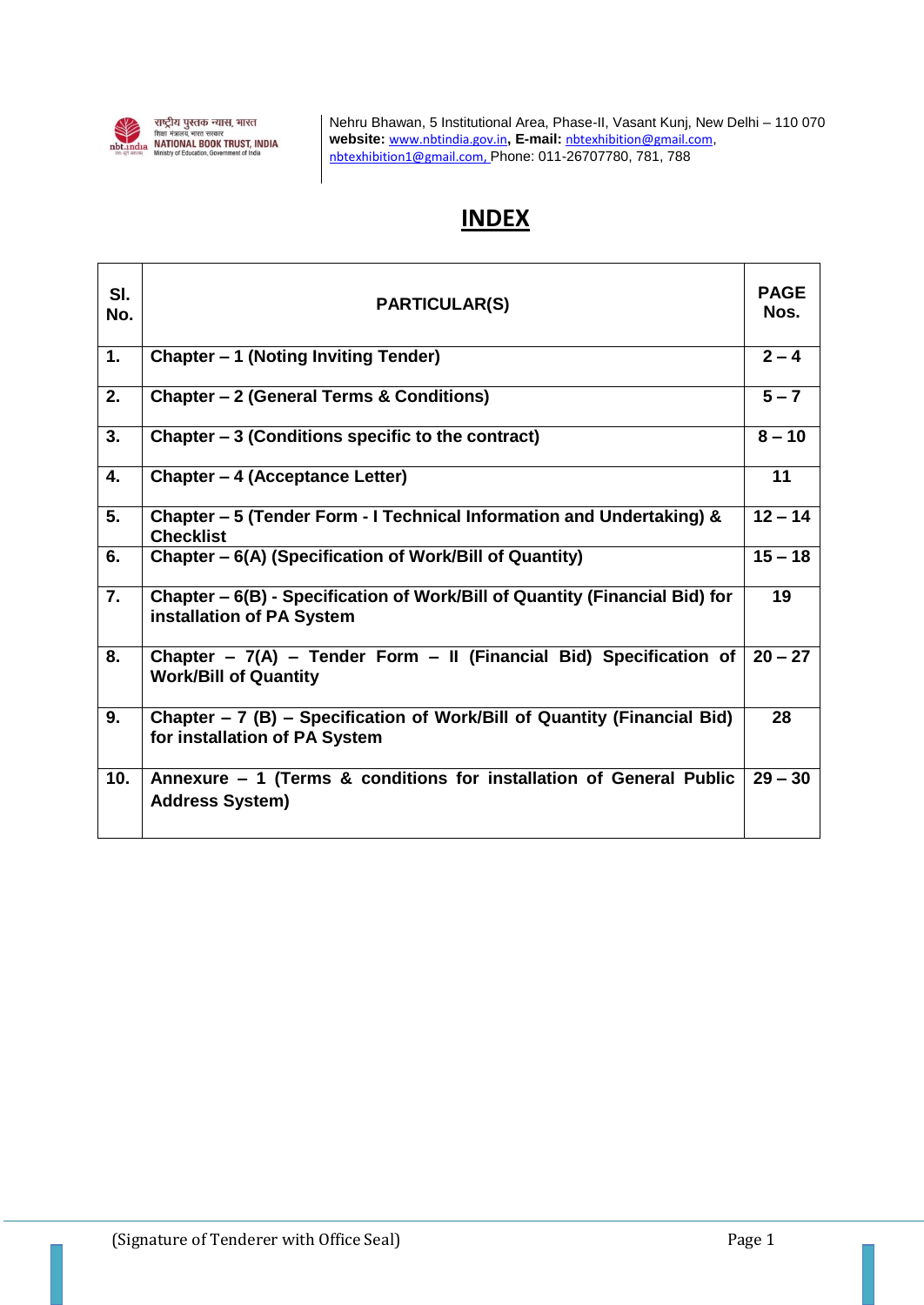

राष्ट्रीय पुस्तक न्यास, भारत **NATIONAL BOOK TRUST, INDIA** 

**Nehru Bhawan, 5 Institutional Area, Phase-II, Vasant Kunj, New Delhi – 110 070 Tel.: 011-26707700-780-781-788, Website:** [www.nbtindia.gov.in](http://www.nbtindia.gov.in/) **E-mail:** [nbtexhibition@gmail.com,](mailto:nbtexhibition@gmail.com) [nbtexhibition1@gmail.com](mailto:nbtexhibition1@gmail.com)

## **NOTICE INVITING TENDER**

**CHAPTER-1**

**Subject : Submission of the Bids for fabrication of Stalls & Bare Space using Octonorm system, Installation of electrical fittings, Public Address System (Please Note: PA system will be required in and outside Halls), hiring of furniture, etc. in Hall No.2, 3, 4 & 5 (Ground Floor) and 2, 3 & 4 (First Floor) on hire basis at the newly constructed Halls at Pragati Maidan for the next edition of New Delhi World Book Fair-2022 (8-16 January 2022)**

- 1. National Book Trust, India (NBT), an autonomous organization established by the Government of India in the year 1957 to develop reading habit and promote book culture in the country invites sealed tenders/bids for fabrication of Stalls & Bare Space using Octonorm system, Installation of electrical fittings, Public Address System (Please Note: PA system will be required in and outside Halls), hiring of furniture, etc. in Hall No.2,3,4 & 5 (Ground Floor) and 2,3 & 4 (First Floor) on hire basis for New Delhi World Book Fair to be held from 8 to 16 January 2022 at Pragati Maidan, New Delhi from eligible contractors having minimum experience of 03 years with Central or State Government or Public Sector Undertakings/Autonomous bodies of Govt. of India, State Govt. for providing similar services with average turnover should be more than Rs.4.50 crores for last three Financial Year i.e. 2017-18, 2018- 19 and 2019-20.
- 2. The tender document containing terms and conditions can be obtained **during the period from \_\_\_\_\_\_\_\_\_\_\_\_\_\_\_\_\_\_\_\_\_\_\_\_\_\_\_\_\_\_\_\_** (except Saturday, Sundays and Gazetted Holidays) **till 10:00 a.m.** on payment of **Rs.1,180/- inclusive of GST @ 18% (Rs.1,000 + Rs.180/-) (Rupees One Thousand One Hundred & Eighty only) (Non-Refundable)** in the form of RTGS/NEFT (as per details mentioned at Page No.3) / demand draft favouring **National Book Trust, India, payable at New Delhi from the Office of Deputy Director(Exhibition), National Book Trust, India. The Tender Form can also be downloaded from NBT website[:www.nbtindia.gov.in,](http://www.nbtindia.gov.in/) [www.eprocurement.gov.in.](http://www.eprocurement.gov.in/)**
- 3. Tender for fabrication of Stalls & Bare Space using Octonorm system, Installation of electrical fittings, Public Address System (Please Note: PA system will be required in and outside Halls), hiring of furniture, etc. in Hall No.2,3,4 & 5 (Ground Floor) and 2,3 & 4 (First Floor) on hire basis for New Delhi World Book Fair to be held from 8 to 16 January 2022 at Pragati Maidan, New Delhi should be submitted in two sealed envelopes viz. **Technical Bid (Envelope-I)** & **Financial Bid (Envelope-II). Technical Bid (Envelope-I)** shall contain Earnest Money Deposit (EMD), pre-qualification documents, Tender conditions, Bill of Quantity/work specifications duly signed by the authorized person or persons as a token of acceptance of terms and conditions of contract and work specification and the application form. **Financial Bid (Envelope-II)** shall contain Priced Schedule of quantities.
- 4. Tenders placed in sealed covers in two envelopes duly marked as **Technical Bid (Envelope-I) and Financial Bid (Envelope-II)** with the name of the project written on each envelope should be placed in the outer envelope and marked on top as "**Tender for fabrication of Stalls & Bare Space using Octonorm system, Installation of electrical fittings, Public Address System (Please Note: PA system will be required in and outside Halls), hiring of furniture, etc. in Hall No.2,3,4 & 5 (Ground Floor) and 2,3 & 4 (First Floor) on hire basis for New Delhi World Book Fair to be held from 8 to 16 January 2022. The tenders will be received by 24 November 2021 till 11:00 p.m. in the Office of Manager (S&M)/(Exhibition), NBT, India or can be dropped in the Tender Box placed in the Security Room at main gate of NBT Head Office, Nehru Bhawan 5, Institutional Area, Phase-II, Vasant Kunj, New Delhi-110070.**
- 5. **The technical bid shall be opened on 24 November 2021 at 11:30 a.m.** in the presence of the Contractors or their representatives who wish to be present. The technical bids shall be scrutinized by the Committee on various parameters constituted for the purpose.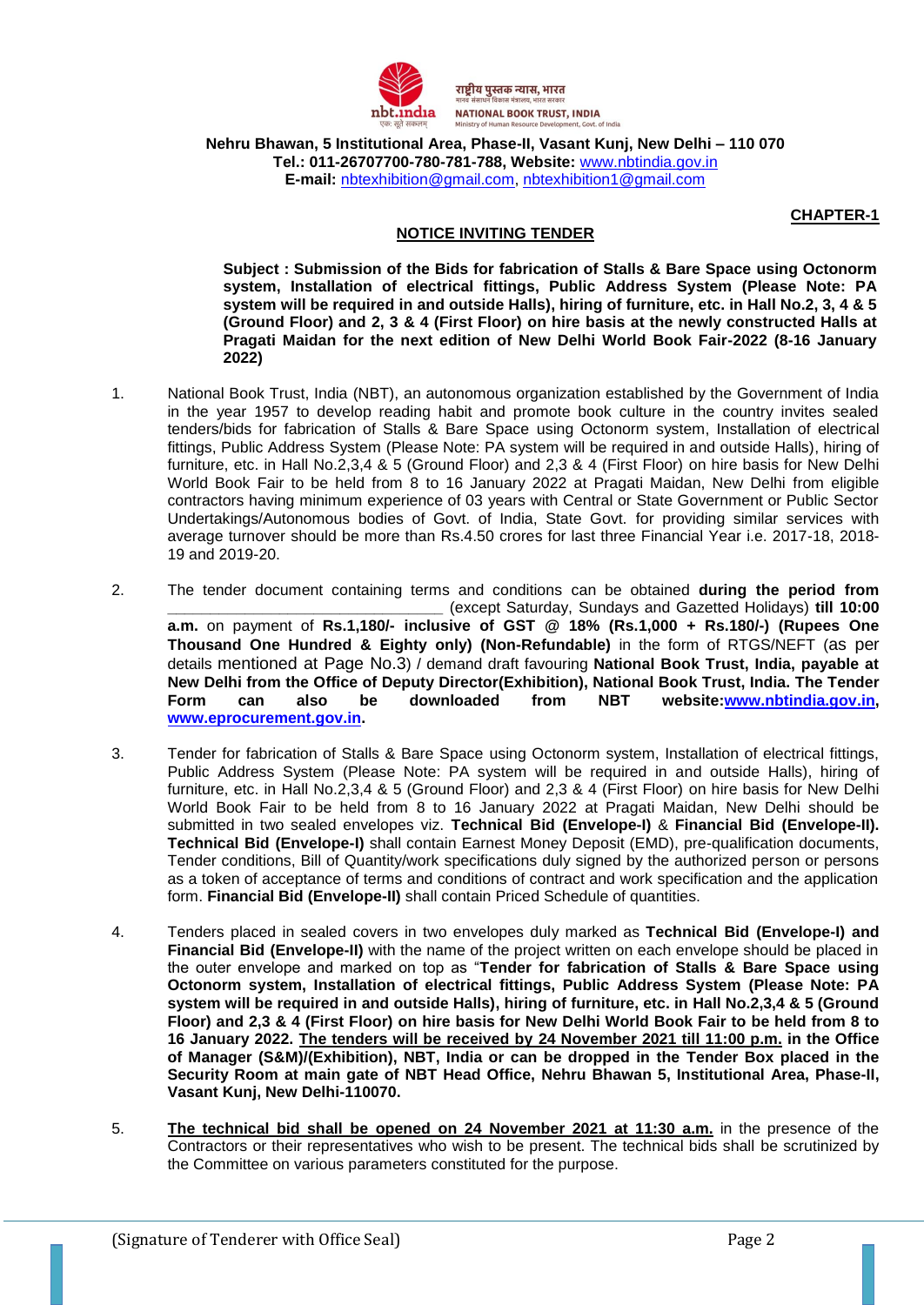The Financial bids of those contractors, whose technical bids are acceptable to NBT, shall alone be opened and the decision of NBT in this regard shall be final and binding. **The date of opening of Financial Bids shall be conveyed to the successful bidder(s), who qualify in the Technical Bid(s)**.

## 6. **Schedule of Tender.**

| SI.<br>No. | <b>Tender Schedule</b>           | Date and time                        |  |
|------------|----------------------------------|--------------------------------------|--|
|            | Date of issue of Tender document | 3 – 24 November 2021 till 10:00 a.m. |  |
| 2          | Pre-Bid Meeting                  | 16 November 2021 at 11:00 a.m.       |  |
| 3          | Last Date for submission of Bids | 24 November 2021 at 11:00 a.m.       |  |
| 4          | Date of opening of Technical Bid | 24 November 2021 at 11:30 a.m.       |  |
| 5          | <b>Earnest Money</b>             | Rs.1,70,000/-                        |  |

7. The Bidders should quote in figures as well as in words the rates and amount tendered by them in the price schedule. The amount for each item should be quoted and the requisite totals should be given. The rates quoted in the Price Schedule shall be exclusive of all taxes, levies, GST, etc., which shall be paid at the rates applicable from time to time as per the law. No extra payment shall be made in addition to the accepted rate as per the Price Schedule by NBT. If there is any discrepancy in rates between words and figures, the amount least/lowest will prevail.

## 8. **Earnest Money**

Earnest Money Deposit (EMD) of Rs.1.70 lakh is to be deposited with the tender in the form of Demand Draft/Pay Order payable at New Delhi and drawn in favour of National Book Trust, India or EMD amount may be deposited through RTGS/NEFT in NBT's Accounts as per details given below.

| <b>Beneficiary</b>       | <b>NATIONAL BOOK TRUST, INDIA</b>                    |
|--------------------------|------------------------------------------------------|
| <b>Bank</b>              | <b>CANARA BANK</b>                                   |
| A/C                      | 3159101000299                                        |
| <b>IFSC</b>              | <b>CNRB0003159</b>                                   |
| <b>MICR Code of Bank</b> | 110015187                                            |
| <b>Address</b>           | Nehru Bhawan, 5 Institutional Area, Phase-II, Vasant |
|                          | Kunj, New Delhi - 110070, India                      |

In case the EMD amount is not deposited, the tender is liable for rejection without any notice. **E.M.D in the form of Bank Guarantee or any other form is not acceptable.**

- 8.1. Bidder shall not be permitted to withdraw their offer or modify the terms and conditions thereof after acceptance of tender. In case the Bidder fails to observe and comply with the stipulations made herein or backs out after quoting the rate, the aforesaid amount of Earnest Money Deposit and Performance Security, will be forfeited by NBT. Besides this, the Bidder will also be liable to be debarred/blacklisted from participating in the tendering process of NBT in future, and/or be fined.
- 8.2. No claim shall lie against NBT in respect of erosion in value or interest on the amount of Earnest Money Deposit or Security Deposit.
- 8.3 Only those parties, who have asset/infrastructure to complete the job, are requested to apply. The infrastructure facilities are subject to verification by the Trust.
- 9. Each Bidder shall submit only one tender either by himself or as a partner in joint venture or as a member of consortium. If a Bidder or any of the partners in a joint venture or any one of the members of the consortium participates in more than one bid, the bids are liable to be rejected.
- 10. The Tenderers shall bear all costs associated with the preparation of their Tenders including cost of preparation for the purpose of clarification of the Tender, if so desired by NBT. NBT in no case will be responsible or liable for these costs, regardless of the conduct or outcome of the Tendering process.
- 11. The acceptance of a tender will solely rest with the Competent Authority of NBT, who is not bound to accept the lowest tender and reserves the authority to reject any or all of the tenders received, without assigning any reasons whatsoever. All tenders in which any of the prescribed conditions are not fulfilled, or are incomplete in any respect, are liable to be rejected.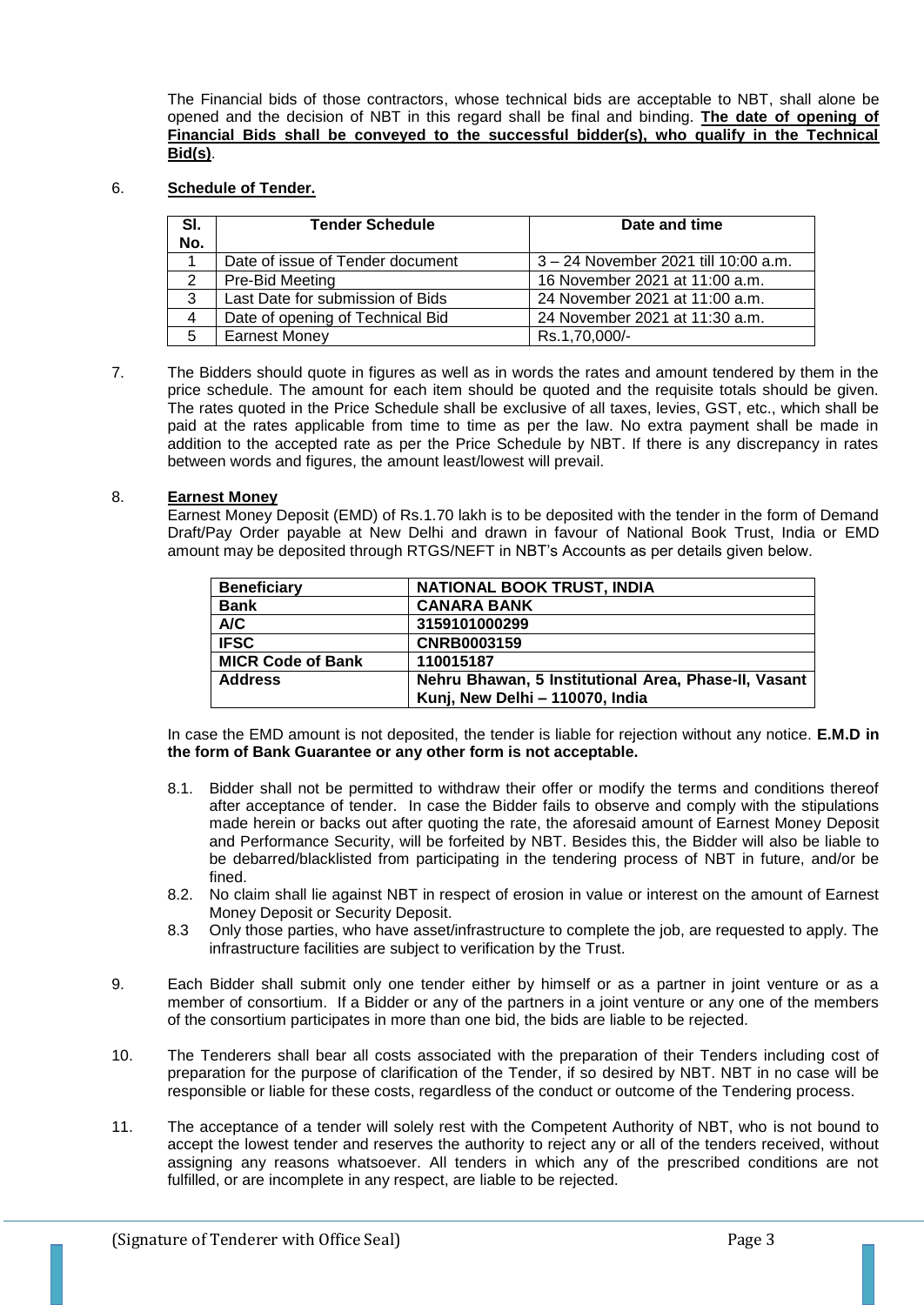- 12. Tender containing any condition leading to unknown/indefinite liability is liable to be summarily rejected.
- 13. Canvassing in connection with tenders is strictly prohibited and the tenders submitted by the Bidders who resort to canvassing in any form or try to influence the process either directly or indirectly shall be liable for rejection by NBT.
- 14. Tenders shall remain open for acceptance for a period of three months from the date of opening of Technical Bid. If the Contractor withdraws his tender before the expiry of the said period or makes any modifications in terms and conditions of the tender which are not acceptable to NBT or the work contract is not executed within three (3) days from the date of letter of acceptance or the work is not commenced on the stipulated date and time as per the work order, then NBT without prejudice to any other right or remedy will be at liberty to forfeit the Earnest Money and Performance Guarantee Money.
- 15. The quantities mentioned in the schedule may be increased or reduced at the discretion of NBT and no claim in this regard shall be entertained. If considered necessary, any item could be dropped completely.
- 16. Any modification/corrigendum issued with regard to this tender document shall be uploaded on NBT website: [www.nbtindia.gov.in](http://www.nbtindia.gov.in/) only. Bidders/Contractors are, therefore, requested to visit the website regularly till the last stipulated date of issuance of the tender document for ascertaining any modification/corrigendum issued in this regard.
- 17. NBT shall have right to issue Addendum to Tendered documents to clarify, amend, modify and supplement or delete any of the conditions, clause or items stated therein. Each Addendum shall form a part of the original invitation to Tender.
- 18. **The Director, NBT, reserves the right to accept/reject any or all the tenders without assigning any reason.**

Yours faithfully,

**Manager (S&M)/Exhibition** National Book Trust, India "Nehru Bhawan", 5, Institutional Area, Phase-II, Vasant Kunj New Delhi - 110 070 (Tel.: 011-267077780-81-88) E-mail: [nbtexhibition@gmail.com,](mailto:nbtexhibition@gmail.com) [nbtexhibition1@gmail.com](mailto:nbtexhibition1@gmail.com)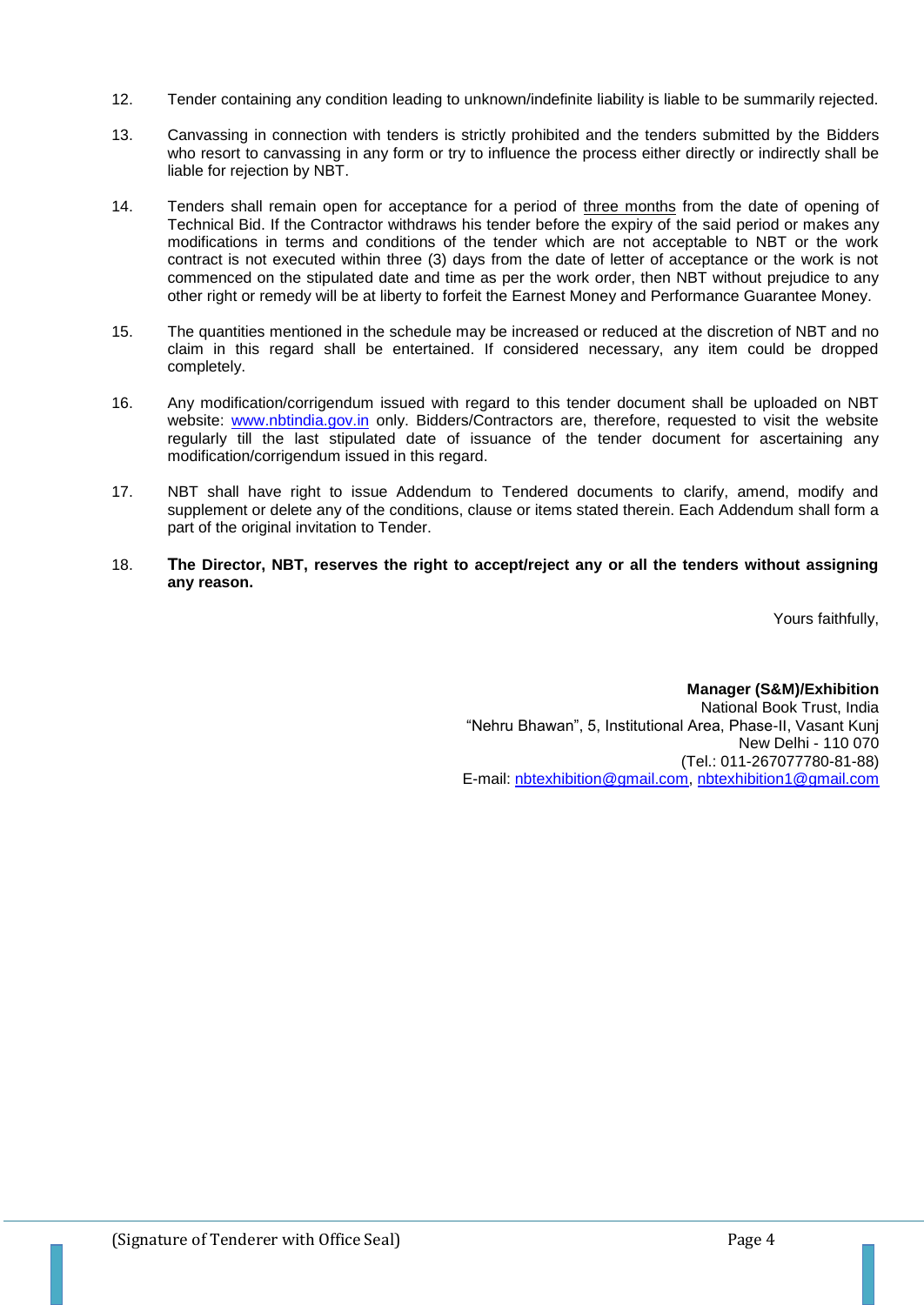#### **GENERAL TERMS AND CONDITIONS**

- 1. **Parties**: The parties to the contract are the Bidders, to whom the work has been assigned, and the NBT through its Director.
- 2. **Address**: For all purposes of the contract including arbitration thereunder, the address of the Bidders mentioned in the Bid(s) shall be final unless the Bidders notifies a change of address by a separate letter sent by registered post with acknowledgement due to NBT. The Bidders shall be solely responsible for the consequences of any omission or error to notify change of address in the aforesaid manner.
- 3. **Bidders**: The term Bidders shall mean company, firm *or* party to whom the contract is awarded, and their heirs, legal representative, assigns and successors.
- 4. **Specification of work**: The Specification of work shall mean the specification of work as specified and forming part of this Contract.
- 5. **Priced Schedule of Quantities**: Priced Schedule of Quantities shall mean the schedule of quantities duly priced with the accepted quoted rates of the Bidders.
- 6. **Bid(s)**: The entire set of Bid(s) paper issued to the Bidders should be submitted fully priced and also signed on the last page together with signature on each page. Signature will indicate acceptance of the Tender terms by the Bidders. NBT reserves the right to summarily reject a bid where the /tender documents are not signed by the Bidder
	- The schedule of quantities shall be filled in as follows:
	- i) The "Rate" column to be legibly filled using Ball pen or typed both in numerical / figures and in words.
	- ii) Amount column to be filled in for each item (rate per unit as well as total amount for required quantity)
	- iii) All corrections are to be signed and attested.
	- iv) In case of any errors / omissions in the quoted rates, the rates given in the Bid(s) marked "original" shall be taken as correct rates. No modifications, writings or corrections can be made in the Bid(s) papers by the Bidders.
	- 6.1 NBT reserves the right to reject the lowest or any Bid(s) and also to discharge any *or* all the Bid(s) of each section or to split up and distribute any item of work to any specialist firm or firms, without assigning reasons.
	- 6.2 The Bidder(s) shall note that his Bid(s) shall remain open for consideration for three months from the date of opening of the Financial Bid (Price Bid).
- 7. **Signing of Bid(s) Documents**: Individual signing the Bid(s) *or* other documents connected with contract must specify whether he/she signs as:
	- (a) A sole proprietor of the concern or constituted attorney of such sole proprietor;
	- (b) A partner of the firm, if it be a partnership firm, in which case he/she must have authority to execute contracts on behalf of the firm and to refer to arbitration disputes concerning the business of the partnership either by virtue of the partnership agreement or by a power of attorney duly executed by the partners of the firm.
	- (c) Director or a principal officer duly authorized by the Board of Directors of the Company.

#### **NOTE:**

- (i) In case of partnership firms, a copy of the partnership agreement, or general power of attorney duly attested by a Notary Public, should be furnished on stamp paper duly sworn or affirmed by all the partners admitting execution of the partnership agreement or the general power of attorney. The attested copy of the certificate of registration of firm should also be enclosed along with the Bid(s).
- (ii) In the case of partnership firms, where no authority to refer disputes concerning the business of partnership firm has been conferred on any partner, the Bid(s) and all other related documents must be signed by all partners of the firm.
- (iii) A person signing the Bid(s) form or any documents forming part of the Bid(s) on behalf of another person should have an authority to bind such other person and if, on enquiry it appears that the person so signing had no authority to do so, the Director, NBT without prejudice, shall cancel the contract and hold the signatory liable for all costs, consequences and damages under the civil and criminal remedies available.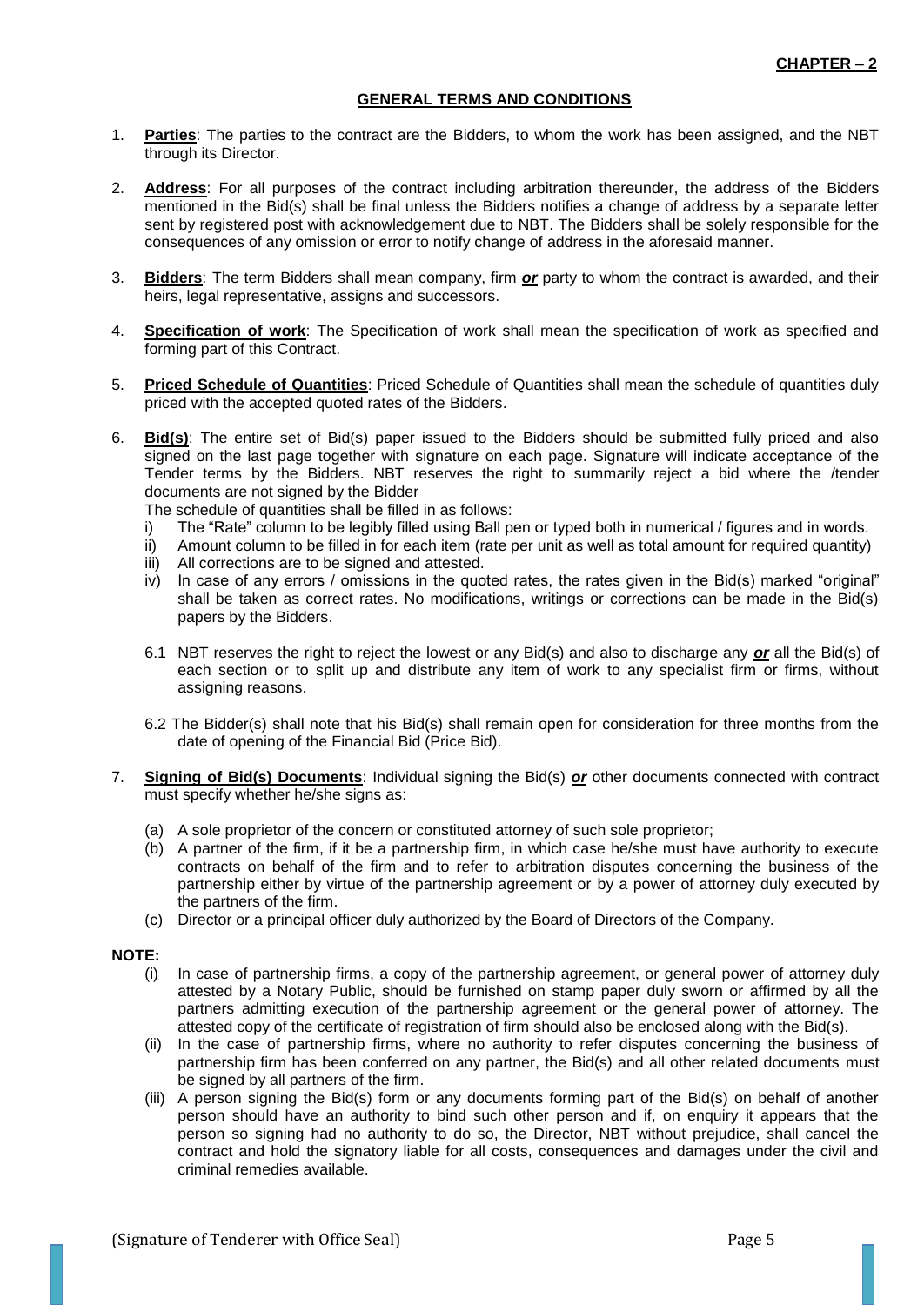- (iv) The Bidders should sign and affix his/her firm's stamp at each page of the Bid(s) and all its Annexures as the acceptance of the offer made by the Bidders will be deemed as a contract and no separate formal contract will be drawn. NO PAGE SHOULD BE REMOVED / DETACHED FROM THIS NOTICE INVITING BID(S).
- (v) Any correction, mutilation or overwriting in figures of rates must be supported by signature of the Bidder; otherwise the quotation will not be considered.
- 8. **Rates Quoted:** The rates quoted in the tender shall be for each item for the entire duration of the Fair until it is specifically mentioned otherwise. The rates quoted in the Price Schedule shall be exclusive of GST. The payment of GST will be made as per applicable rates. No extra payment shall be made by NBT in addition to the accepted rates.
- 9. **Opening of Bid(s):** The Bidders is at liberty either in self *or* through an authorized representative (not more than one) to be present at the opening of the Bid(s). The representative attending the opening of the Bid(s) on behalf of the Bidder should bring with him/her a letter of authority from the Bidder and proof of identification.
- 10. **Criterion for Evaluation of Bid(s):** NBT will examine the Bid(s) to determine whether they are complete, whether any computational errors have been made, whether the documents have been properly signed, and whether the Bid(s) are generally in order. A Bid determined as not substantially responsive will be rejected by NBT and will not subsequently be made responsive by the Bidders by correction of nonconformity.

Based on the qualification criteria specified in **Chapter-3**, the evaluation of all responsive tenders will be made first on the basis of technical and commercial information furnished in the Form given in **Chapter–5**. The representatives of NBT shall have the authority to inspect the godown(s) and office (s) of the Bidder to adjudge the capability of his claim in executing the job. If it is felt that the Bidder does not have the capability to carry out the specified job, then in such an event, NBT reserves the right to reject the bid on technical grounds. The decision of NBT in this regard would be final and binding. **The date of opening of Financial bids of only those Bidders, whose technical bids are found to be in order as per the technical parameters set by NBT at Chapter–5, shall be conveyed to the successful bidders**.

It must be kept in view that the no decision will be given by the Bid(s) Evaluation Committee. Any inferences drawn during the meeting of this committee by the Bidders or their representatives will be their own view and NBT will not be responsible and will not abide by the same. The reasons for selection or rejection of a particular Bid(s) will not be disclosed. **The award of work will be further subject to the specific terms and conditions of the contract given in Chapter - 3**.

- 11. **Communication of acceptance/right of acceptance:** The successful Bidder will be informed of the acceptance of his/her tender in writing. Necessary instructions regarding the amount and time provided for security deposit, if any, will be communicated.
- 12. **Performance Security: The bidder shall submit the Performance Security equal to 3% of the basic value of contract in the form of Demand Draft or through RTGS/NEFT (as per details mentioned at page No.3) to NBT within three days** from the date of issue of offer letter for contract. **The final Work Order will be issued only after the Performance Security Money is submitted by the successful Bidder**. The Performance Security will be forfeited by NBT in the event of breach or negligence or nonobservance of any condition of contract or in case the fabrication is delayed beyond the period stipulated by NBT. The Performance Security money so deposited will be retained till conclusion of the Fair and refunded along with balance 50% final payment **without any interest**.
- 13. **Force Majeure:** Neither party shall be in default if a failure to perform any obligation hereunder is caused solely by supervening conditions beyond that party's reasonable control, including acts of God, natural calamities, civil commotion, strikes, acts of terrorism, labour disputes, government or public authority's demands or requirements, etc.
- 14. **Insolvency etc.:** In the event of the firm being adjudged insolvent or having a receiver appointed for it by a court or any other order under the Insolvency Act made against them or in case of a company the passing of any resolution or making of any order for winding up, whether voluntary or otherwise, or in the event of the firm failing to comply with any of the conditions herein specified; NBT shall have the power to terminate the contract without previous notice.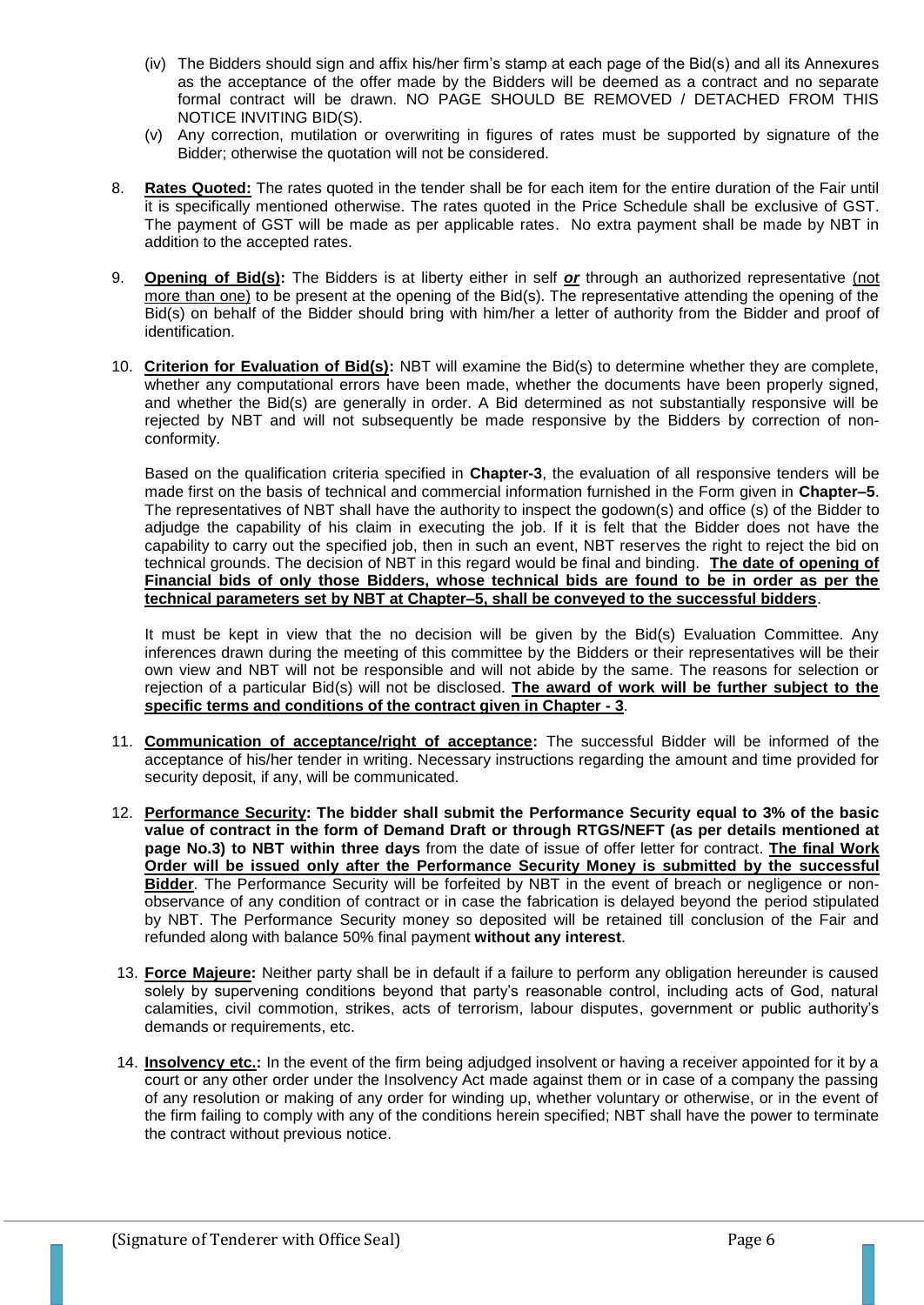- 15. **Breach of terms and conditions:** In case of breach of any of terms and conditions mentioned above, the Competent Authority of NBT will have the right to cancel the work order/job without assigning any reason thereof and nothing will be payable by NBT in that event and the Earnest Money Deposit and Performance Security shall also stand forfeited. Besides this, the Bidder will also be liable to be debarred/blacklisted from participating in the tendering process of NBT in future, and/or be fined.
- 16. **Subletting of work:** The Contractor shall not assign or sublet the work/job to any other person or party. In such case, NBT will impose penalty as it deems fit and such Contractor(s) will be blacklisted/debarred from applying to any future bid/Tender of NBT.
- 17. **Arbitration:** If any difference arises concerning this contract, its interpretation or the payment to be made thereunder, the same shall be settled by mutual consultations and negotiations. If attempts for conciliation do not yield any results within a period of 30 days, either of the parties may make a request to the other party for submission of the dispute for decision. NBT shall reserve right to nominate sole Arbitrator. Such request shall be accompanied with a nominated panel of names of three persons to act as the sole arbitrator. In case of such arbitrator refusing, unwilling or becoming incapable to act or his mandate having been terminated under Law, another Arbitrator shall be appointed in the same manner from among the nominated panel of three persons to be submitted by the claimant. The arbitration proceedings shall take place at New Delhi and shall be conducted in English. The provisions of Arbitration and Conciliation Act, 1990 and the rules framed thereunder and in force shall be applicable to such proceedings.

#### 18. **The guidelines of DDMA (Delhi Disaster Management Authority) / MHA (Ministry of Home Affairs) are mandatory considering the COVID-19.**

- 19. Details of personnel on Company's letterhead should be enclosed: Total 05 Number of employees employed by the Firm in his company with minimum qualification: Technical-02 / Non-technical-03 should be available in each Hall during the set-up period and the Fair period.
- 20. The Contractor should enclose copies of registration with EPF and ESI authorities.
- 21. Specimen signature, name, address, contact numbers, designation/capacity of the authorized person signing the tender document should be enclosed on Company's letterhead with the Technical Bid.
- 22. **Legal jurisdiction:** The agreement shall be deemed to have been concluded in the National Capital Territory of Delhi and all obligations hereunder shall be deemed to be located at the NCT of Delhi, and the Courts within NCT of Delhi only will have jurisdiction to the exclusion of all other Courts.
- 23. **The Director, NBT, reserves the right to accept/reject any or all the tenders without assigning any reason.**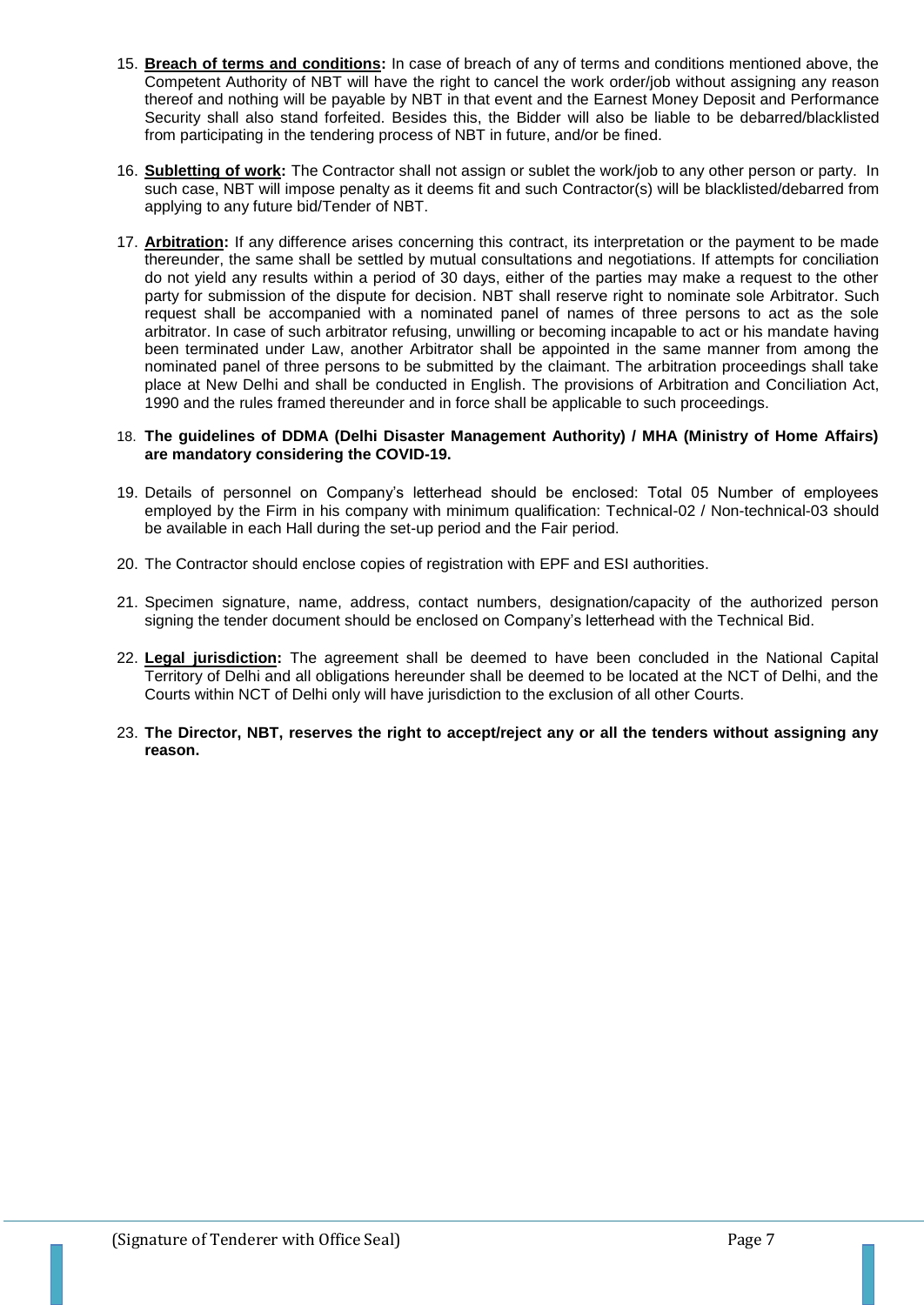# **CONDITIONS SPECIFIC TO THE CONTRACT**

- 1. Acceptance of the Tender will be communicated to the Contractor in writing within 15 days of the opening of the Financial Bids and the Work Order would be issued by **15 December 2021**.
- 2. After award of the contract, the Contractor shall, at his own cost, set up an office with sufficient staff, near the NBT's Fair Office at the Fair site to be manned round the clock **from 5 to 7 January 2022** and with the facility of a telephone and other communication equipment, detail of which should be made available to NBT office. The Contractor shall also deploy a team of representatives consisting of minimum 4 staff for carpet works, electric works, octonorm works, PA system, etc. in each hall during the entire period of the Fair who will report to Officer-In-Charge of the respective Halls.
- 3. Incomplete Bid(s) are liable to be rejected. It means Tenderers should quote for all items. If any item is missed or not quoted then its value will be considered as "ZERO" and the Bidders will have to provide that item/facility free of cost.
- 4. The quantities mentioned in the Schedule may be increased or reduced at the discretion of the NBT and no claim in this regard shall be entertained. If considered necessary, any item could be dropped completely.
- 5. When deemed necessary, NBT may seek clarification on any aspect from the Bidders. However, that would not entitle the Bidders to change or cause any change in the rates or any part of the Bid(s). NBT may, if so desired, ask the Bidders to give presentation for the purposes of clarification of the Bid(s). All expenses for this purpose as also for preparation of documents and other meetings will be borne by the Bidders.
- 6. The Bidders, in their own interest, are advised to inspect the site and see its physical condition before submitting Bid(s) at their own cost. If required, leveling of the ground shall be done by the Bidders at his/her own cost.
- 7. NBT will open the Bid(s) in the presence of the Bidders or their authorized representatives, who may choose to be present at the following location:

National Book Trust, India "Nehru Bhawan" 5, Institutional Area, Phase-II, Vasant Kunj New Delhi – 110 070

- 8. The successful Bidder(s) would be handed over the site for construction of work **03 days before commencement of the Book Fair as per the requirement of work** and they should start the work immediately.
- 9. The successful Bidder(s) must complete the work satisfactorily **one day before the commencement of the Book Fair by 4.00 p.m.** and handover the Completion Certificate of each Hall to the Deputy Director (Exhibition) through respective Hall In-Charge appointed by NBT in writing. In case, no Completion Certificate for handing over of each Hall is given by the Contractor, NBT shall consider recommendation of the Hall In-Charges and Deputy Director (Exhibition) for invoking penalty, etc. for delay in work, if any.
- 10. The Contractor(s) shall engage technically qualified personnel in sufficient numbers for executing the work and NBT reserves its right to call for the details of staff so engaged by the Contractor.
- 11. Performance Security amount shall be liable to be forfeited and the Contractor will also be blacklisted from future work of NBT. In case the Contractor(s) fails to complete the job within the stipulated time *or* if the job is not done satisfactorily as per the specifications.
- 12. **Insurance**: It will be the responsibility of the Contractor(s) to take a comprehensive insurance cover against fire, damage, pilferage, etc., at his own cost and submit the copy of such insurance policy documents to NBT at the time of handing over the constructed site after completion of work. He should take necessary precautions to safeguard against possible hazards/ accidents. NBT shall not be liable to pay any additional amount to the Contractor in case of any accident/mis-happening and loss to the items/equipment/facility of the Contractor in case no insurance cover is taken by the Contractor for the items/facility provided.
- 13. The Contractor shall indemnify and keep NBT indemnified against all losses and claims for injuries or damage to any persons or any property whatsoever which may arise out of or in consequence of fabrication and maintenance of works and against all or in relation thereto.
	- 13.1 Before commencing execution of the work, the Contractor shall, without in any way limiting his obligations and responsibilities under this condition, obtain and deposit with NBT, Contractor's "All Risk Policy" Insurance policy with the beneficiary as "National Book Trust, India", and also insure against any damage, loss or injury which may occur to any property or to any person (including any employee of NBT) by or arising out of carrying out of the Contract.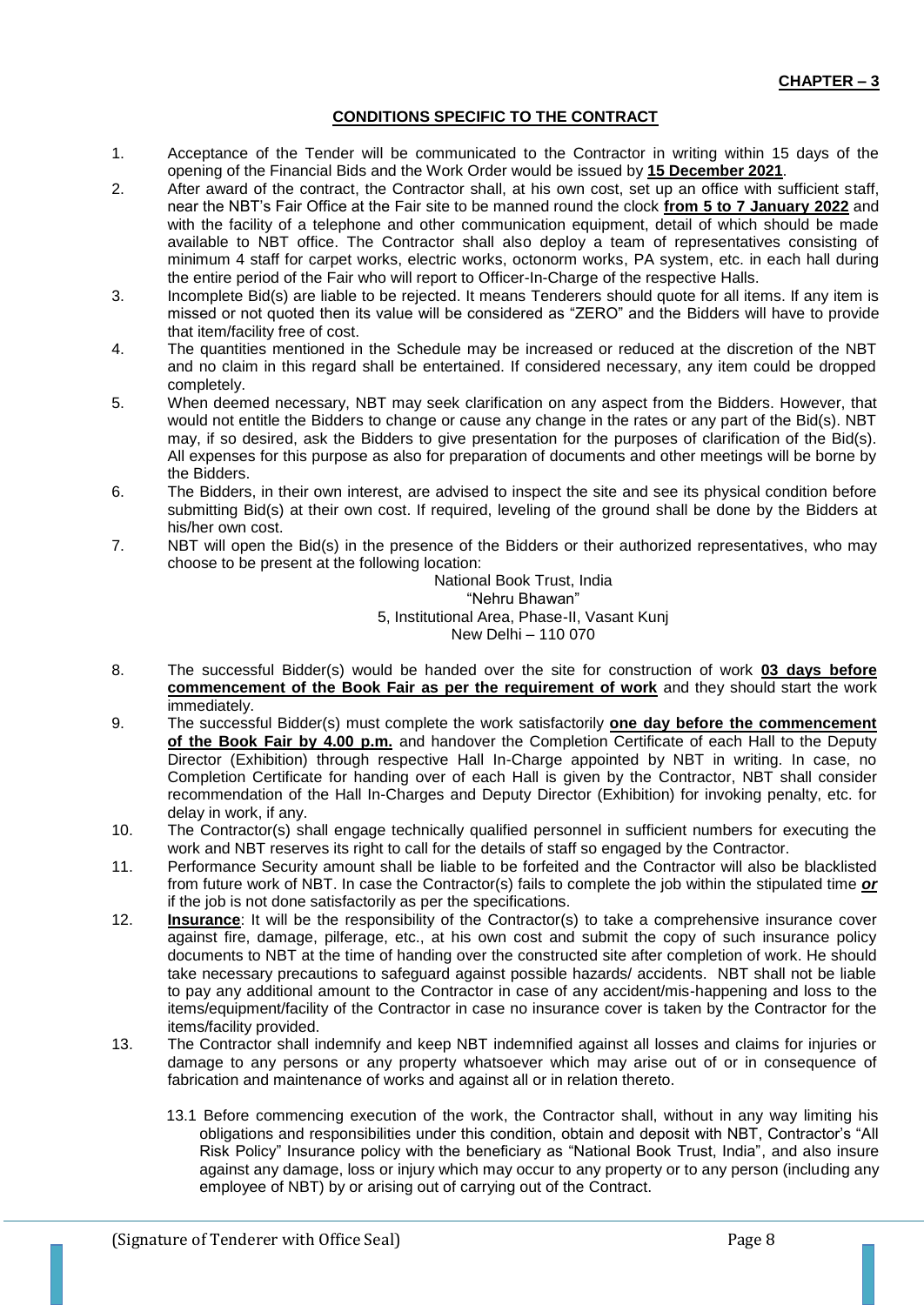- 14. **Liquidated Damages: In case of failure to complete the job in time, NBT shall impose a penalty of Rs. 10,000 per hour apart from legal action, which NBT may deem fit. The Bidders may also be blacklisted for future work. In such a situation, NBT shall have the right to make alternate arrangement for completion of the work through some other Bidders of its choice. In that event, the Performance Security Deposit amount will also be forfeited. Considering the above fact, both the parties agree that timely completion is essence of the contract.**
- 15. Dismantling of the structures should begin only after written permission from the Officer-In-Charge. If it is done without prior permission and loss of any material or property, on the basis of complaint, if any, is brought to the notice of the Officer-In-Charge, the Bidders will be liable to compensate to the value of loss thus incurred.
- 16. During the period of construction/equipment/fitting, the Contractor(s) shall have to make own arrangement for facilities at Book Fair Ground such as water, electricity, security etc.
- 17. The Bidders should insure his inventory at his own cost. In the event of any accident during the execution of work or during the period of the Fair, the Contractor(s) shall not be entitled to any compensation or claim from NBT, India for any loss to his personnel, articles, dead stock, furniture, fixtures, etc. on account of natural calamities/riots or any other reason, whatsoever.
- 18. The Contractor(s) will be responsible for the up-keep and maintenance of the entire structure/equipment/fittings till the end of the Fair, for which no extra payment shall be made. Breakage and damages, if any, should immediately be replaced / repaired without any extra cost.
- 19. Bidders should ensure that all electrical equipment, P.A. systems installed are working in order. If there is a power failure at the time of inauguration/other programmes or if the P.A. system/mike/microphone/speaker does not work at the time of inauguration/other programmes due to any reason, then 20% of the amount of electrical bill shall be deducted as penalty. Hence, Bidders should take appropriate measures to avoid such situation.
- 20. 50% part payment of the total value quoted in the Financial Bid will be made to the Contractor(s) during the Fair, **after the physical verification done by the Officers of NBT**. The balance payment shall be made at the Headquarters along with Performance Security **without any interest** on successful completion of Book Fair on production of the bill. If any deficiency/shortcoming noticed on account of contractor's obligations during the fair as reported by Hall In-Charge/Project In-Charge, the consequential penalty will be imposed during the final settlement of bill(s).
- 21. Income tax and TDS under GST shall be deducted at source as applicable under the Rules. Permanent Account Number (PAN) allotted by the Income Tax Authorities must be attached without which the Bid is liable to be rejected.
- 22. **Permanent Account Number (PAN) and GST Number together with NBT's GST must be printed on Party's Bill/Invoice while submitting for release of payment.**
- 23. NBT reserves the right to accept or reject any or all Bid(s), and to annul the Bidding process at any time prior to the award of the contract, without thereby incurring any liability to the affected Bidders on the grounds of NBT's action.
- 24. NBT reserves the right to visit the Godowns of any Bidder at any time before award of the job to assess the quality and quantity of the stock/material of the Bidder required for the Fair.
- 25. The Bidders will not be allowed to sublet the work to any other Bidders for providing any component during the Fair. Likewise, no co-sharing of the job will be permitted. In such case, NBT will impose penalty as deemed fit and such Contractor(s) can be blacklisted for any future bidding process of NBT.
- 26. The decision of NBT **with regard to all terms & conditions shall be final and binding.**
- 27. If, at any time during performance of the contract, the Bidders should encounter conditions impeding timely execution of the work, he/she shall promptly notify NBT in writing of the fact of delay, its likely duration and its causes. As soon as practicable, after receipt of the Contractor's notice, NBT shall evaluate the situation and may at its discretion extend the Contractor's time for performance.
- 28. **On conclusion of the Fair, the stalls must be dismantled and the material removed by 11:59 p.m. on 16 January 2022**. This has to be ensured by the Contractor that the halls are cleared by the stipulated date and time otherwise the contractor would be liable to pay all the penalty/rent as imposed by ITPO to NBT and such penalty shall be adjusted by NBT from the Contractor's final bill/Performance Security or through legal action, if required.

# 29. In the event of items not being in required quantities or specifications, penalty will be imposed as under:

| a)           | <b>Stalls</b>   |                                         |
|--------------|-----------------|-----------------------------------------|
| b)           | Auditorium      |                                         |
| $\mathbf{C}$ | Office Block    |                                         |
| $\mathsf{d}$ | Reception       |                                         |
| e)           | Gate            | 20% of the quoted rate of the component |
|              | Furniture Items |                                         |
| g)           | PA System       |                                         |
|              | For other items |                                         |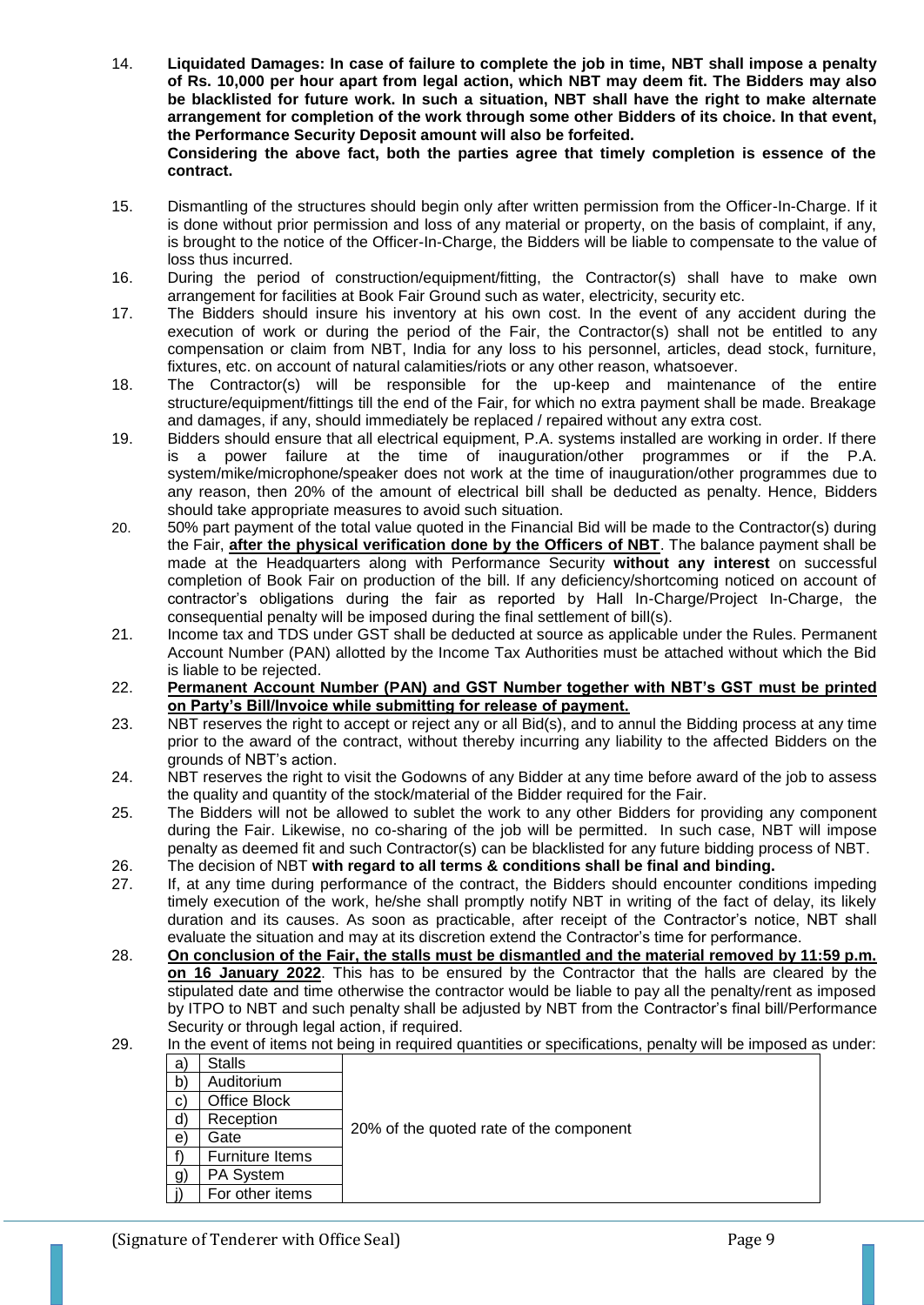- 30. The quality of material to be used for fabrication should conform to the approved model. Any deviation in quality will render the contractor liable to penalty as may be decided by NBT. The decision of NBT in this regard shall be final and binding on the Contractor.
- 31. All the furniture to be provided shall be without any defect and should be scratch-less and stainless. The frames of the furniture should be either wooden or of stainless steel only. The samples of the furniture should be got approved from the Officer In-Charge beforehand. In case of supply of substandard/defective material, furniture etc., the Officer In-Charge shall have the power to deduct/recover full amount of the respective items against the payments due to the Contractor.
- 32. **Validity of the Bid**: The bid submitted by the Bidders shall be valid for a minimum period of three months from the date of publishing/releasing advertisements on the Portal.
- 33. **The Director, NBT, reserves the right to accept/reject any or all the tenders without assigning any reason.**

## **PLEASE NOTE:**

- **1. Sanitizer Tunnel should be installed at each Entry Point of Halls for the public**
- **2. Hand Sanitizer Bottle should be placed in Halls for the public coming to visit the Book Fair. It should also be ensured that one person of the approved Contractor shall check replace the empty Hand Sanitizer Bottle. Replacement of Bottle should be verified by the Officer In-Charge of each Hall on daily basis to avoid any confusion at the time of payment.**
- **3. One Queue Manager may be provided at each entry point of stall/bare space to avoid public rush at peak hours.**
- **4. Hand Sanitizer Bottle should be placed in the halls at equal distance depending on the size of hall & at the places where deemed fit by hall In-charge of each hall.**
- **5. All equipments/materials being carried at the fair site for use in the Book Fair should be well sanitized.**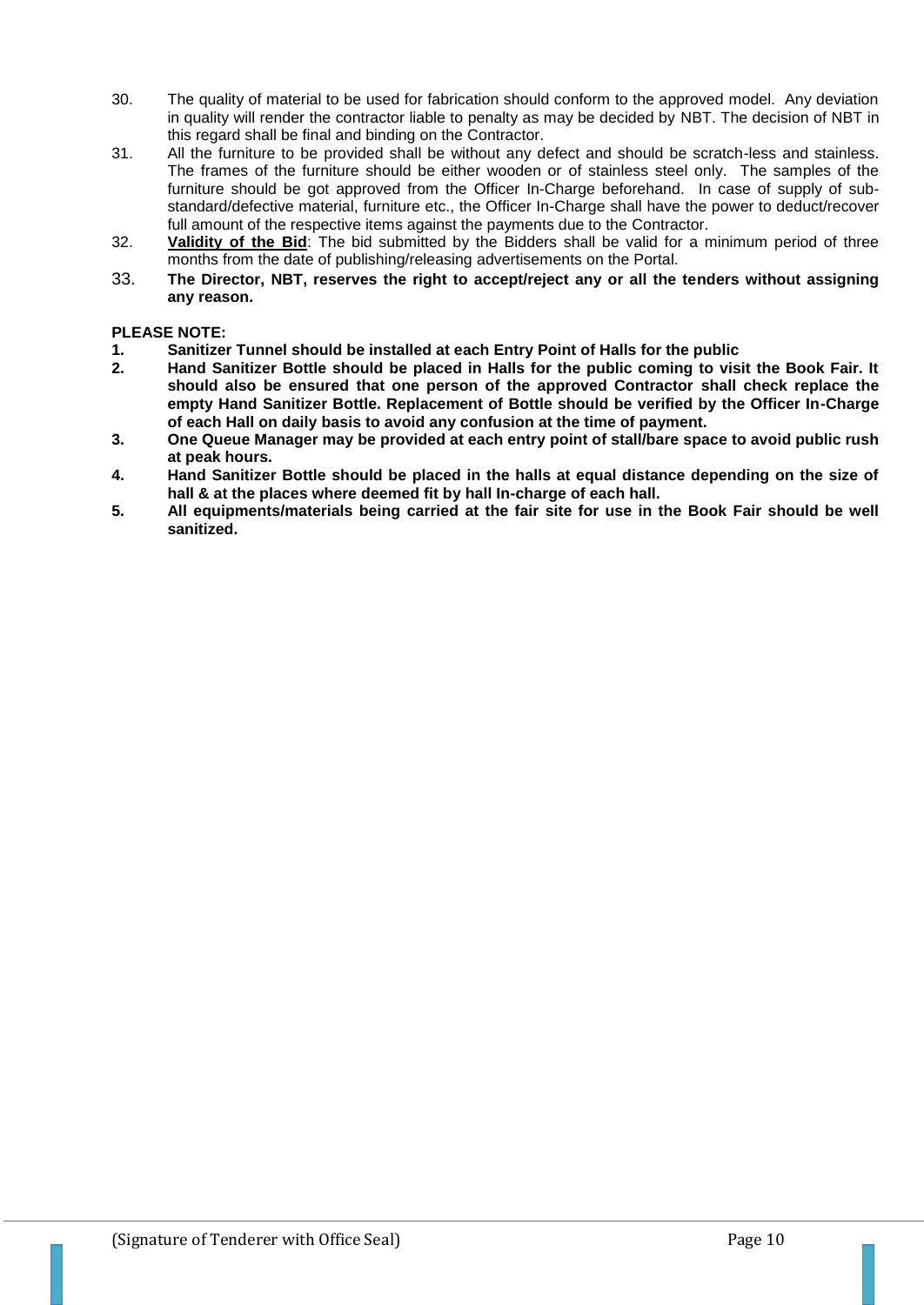## **CHAPTER – 4**

#### **Acceptance Letter**

(Should be typed on the Letterhead of the Contractor)

Dated : \_\_\_\_\_\_\_\_\_\_\_\_\_\_\_

From

\_\_\_\_\_\_\_\_\_\_\_\_\_\_\_\_\_\_\_\_\_\_\_\_\_\_\_\_\_\_\_\_\_ \_\_\_\_\_\_\_\_\_\_\_\_\_\_\_\_\_\_\_\_\_\_\_\_\_\_\_\_\_\_\_\_\_ \_\_\_\_\_\_\_\_\_\_\_\_\_\_\_\_\_\_\_\_\_\_\_\_\_\_\_\_\_\_\_\_\_

To

The Director, National Book Trust, India New Delhi – 110 070

> Sub.: **Submission of the Bids for fabrication of Stalls & Bare Space using Octonorm system, Installation of electrical fittings, Public Address System (Please Note: PA system will be required in and outside Halls), hiring of furniture, etc. in Hall No.2,3,4 & 5 (Ground Floor) and 2,3 & 4 (First Floor) on hire basis for New Delhi World Book Fair to be held from 8 to 16 January 2022 at Pragati Maidan, New Delhi**

Sir,

With reference to NBT's Notice Inviting Tender (NIT), I/We hereby offer to provide required services to National Book Trust, India. I/We shall execute the work truly and faithfully as set forth in the attached terms and conditions. I/We shall be responsible for all complaints as regards the quality of service and in case of any dispute; the decision of the Director, National Book Trust, India shall be final and binding on me/us.

|     | As required, the Tender Fee and EMD vide Demand Draft Nos. (1) |                                                   | Dated |
|-----|----------------------------------------------------------------|---------------------------------------------------|-------|
| (1) | drawn                                                          | regular the fourth of Noticeal Deal: Tweet, India |       |

\_\_\_\_\_\_\_\_\_\_\_\_\_\_\_\_\_\_\_\_\_\_\_\_\_\_\_\_\_\_\_\_\_\_\_\_\_\_\_\_\_\_\_\_\_\_ respectively in favour of National Book Trust, India payable at New Delhi are enclosed. I fully understand that in the event of my/our tender being accepted, you shall adjust this earnest money in security deposit payable by me/us for the faithful and satisfactory execution of the contract.

The details of the documents are submitted as under:

1. Registration Number of the Firm 2. GST Number 3. PAN Card Number 4. Electrical License Number

I/We shall have no claim to the refund of Earnest Money/Security prescribed against this tender in the event of my/our non-compliance of the contract.

I/We further understand that my/ our Earnest Money Deposit and Performance Security money shall stand forfeited in case of unsatisfactory services/violation of any term/terms or if I/We withdraw my/our tender at any stage during the period of validity.

**(Signature of Bidder with stamp of the Firm)**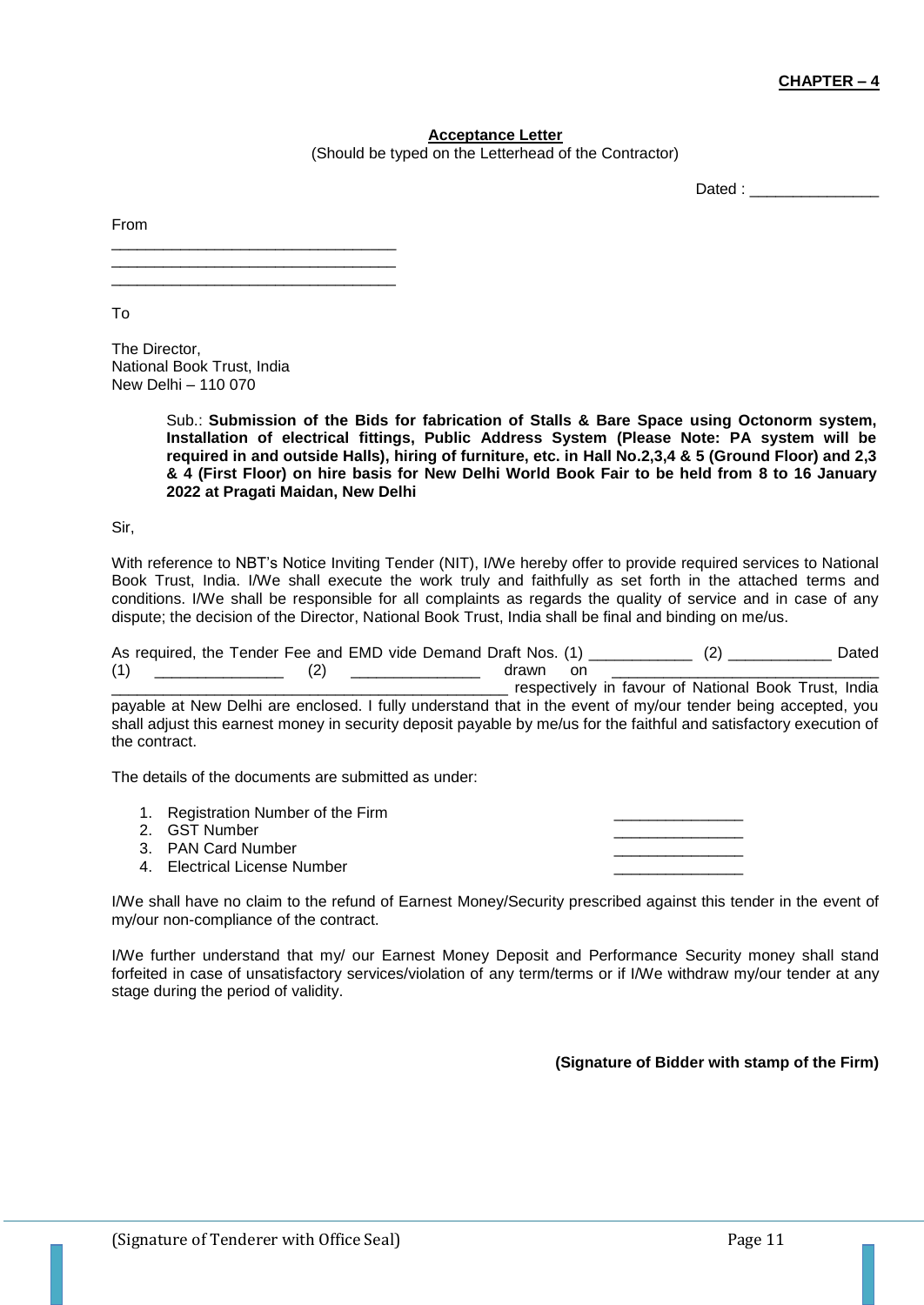## **TENDER FORM - I TECHNICAL INFORMATION AND UNDERTAKING**

#### **[Delete whichever of the following is not applicable before submitting the NIT or prepare a fresh format. Bidder may use separate sheet wherever required]**

- 1. The tender document should be properly **indexed with page numbers**
- 2. Name of the Bidder/Firm:
- 3. Nature of the concern (i.e. sole proprietor or partnership firm or a company or a Government Department or a Public Sector undertaking):
- 4. Present Address:
- 5. Permanent Address:
- 6. Earnest Money Amount: etc. and the set of the Security Tender Fee:  $\overline{a}$
- 7. DD No. & Date, Name of the bank/RTGS/NEFT details:
- 8. Whether each page of NIT and its Annexure has been signed and stamped: Y/N<br>9. Proposed date to start the work
- Proposed date to start the work
- 10. **List of Major Customers** should be given on a separate sheet and proof of satisfactory execution of work.
- 11. **Proof of average turnover** should be more than Rs.4.50 crores for last three Financial Years i.e. 2017- 18, 2018-19 and 2019-20.
- 12. Self-attested copy of the **Permanent Account Number (PAN)** should be enclosed.
- 13. Audited copies of **Balance Sheet, Profit & Loss Account, etc. for the last 03 consecutive years (Financial Year: 2017-18, 2018-19 and 2019-20)** should be enclosed.
- 14. Self-attested copy of the **Income Tax Returns for the last 03 consecutive years (Financial Year: 2017-18, 2018-19 and 2019-20)** should be enclosed.
- 15. Self-attested copies of **Registration under GST Act and GST Return for last quarter (2021-22) (Form 3B & GSTR 1, etc.)** should be enclosed.
- 16. The firm should have the **experience of working with Central or State Government /Public Sector Undertaking, Autonomous bodies of Govt. of India for providing similar services for 3 years** on the closing date and having successfully completed work of similar nature and magnitude. Similar nature of work means – completed work in area of not less than 2,000 sq. mtrs. each. **(Please Note that: It is mandatory that copies of the Performance Certificates / Completion Certificates with the Technical Bid for the last 03 years showing the work done/executed in each year should be enclosed in support of their claim with Technical Bid)**.
- 17. The Bidders should have **engaged an Electrical Supervisor**, who possesses a valid Electrical Supervisor license issued by the Chief Electrical Inspector of a State or any other competent authority to undertake the electrical work properly. A copy of the license of the supervisor should be attached with the Tender Document. **An undertaking should be provided on the Firm's letterhead stating that the Firm has engaged the services of an Electrical Supervisor**.
- 18. The **Work Order** from the concerned Department should be submitted, in support of the experience.
- 19. Declaration in **Affidavit on Non Judicial Stamp Paper of Rs.100/- (in original)** duly countersigned by Notary that the Bidder has not been banned or debarred or blacklisted by any Govt./Quasi Government Department , PSUs or Autonomous Organization is required to be enclosed **(Photocopy of the affidavit will not be accepted)**.
- 20. Duly filled up Acceptance Letter (Chapter-4) should be enclosed with the Tender document.
- 21. Any other information important in the opinion of the Bidder.

**(Signature of Bidder with stamp of the firm)**

| Date: |
|-------|
|       |

Place: \_\_\_\_\_\_\_\_\_\_\_\_\_\_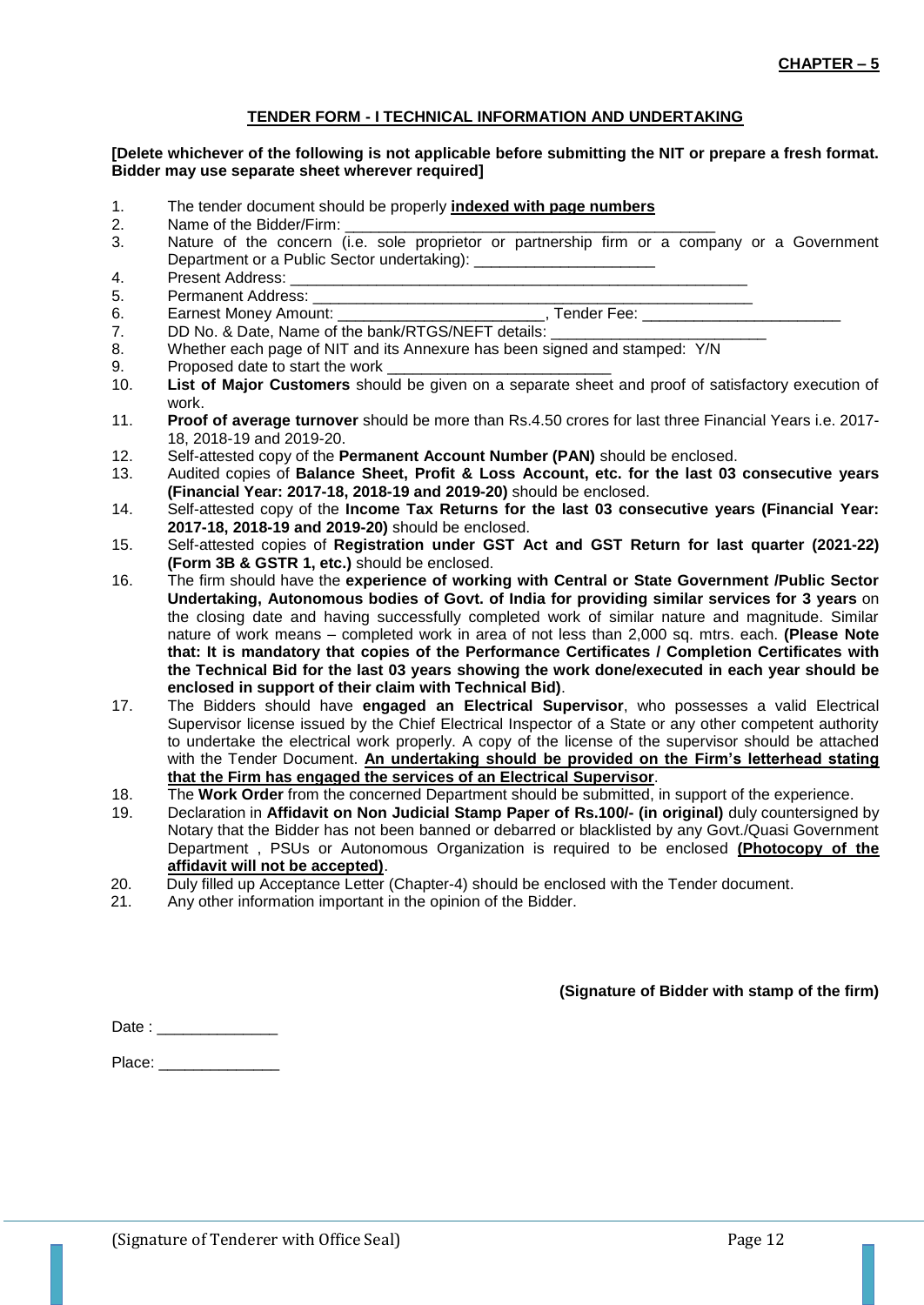#### **UNDERTAKING**

- 1. I/We undertake that I/We have carefully studied all the terms and conditions and understand the parameters of the proposed work of NBT and shall abide by them.
- 2. I/We have seen the 'Sample Stall' and its specifications of the required standards and shall execute the work according to the given specification/standards.
- 3. I/We further undertake that all the information given in this tender are true and correct in all respects and I/We hold the responsibility for the same.

**(Signature of the Bidder with stamp of the firm)**

Date : \_\_\_\_\_\_\_\_\_\_\_\_\_\_

Place: \_\_\_\_\_\_\_\_\_\_\_\_\_\_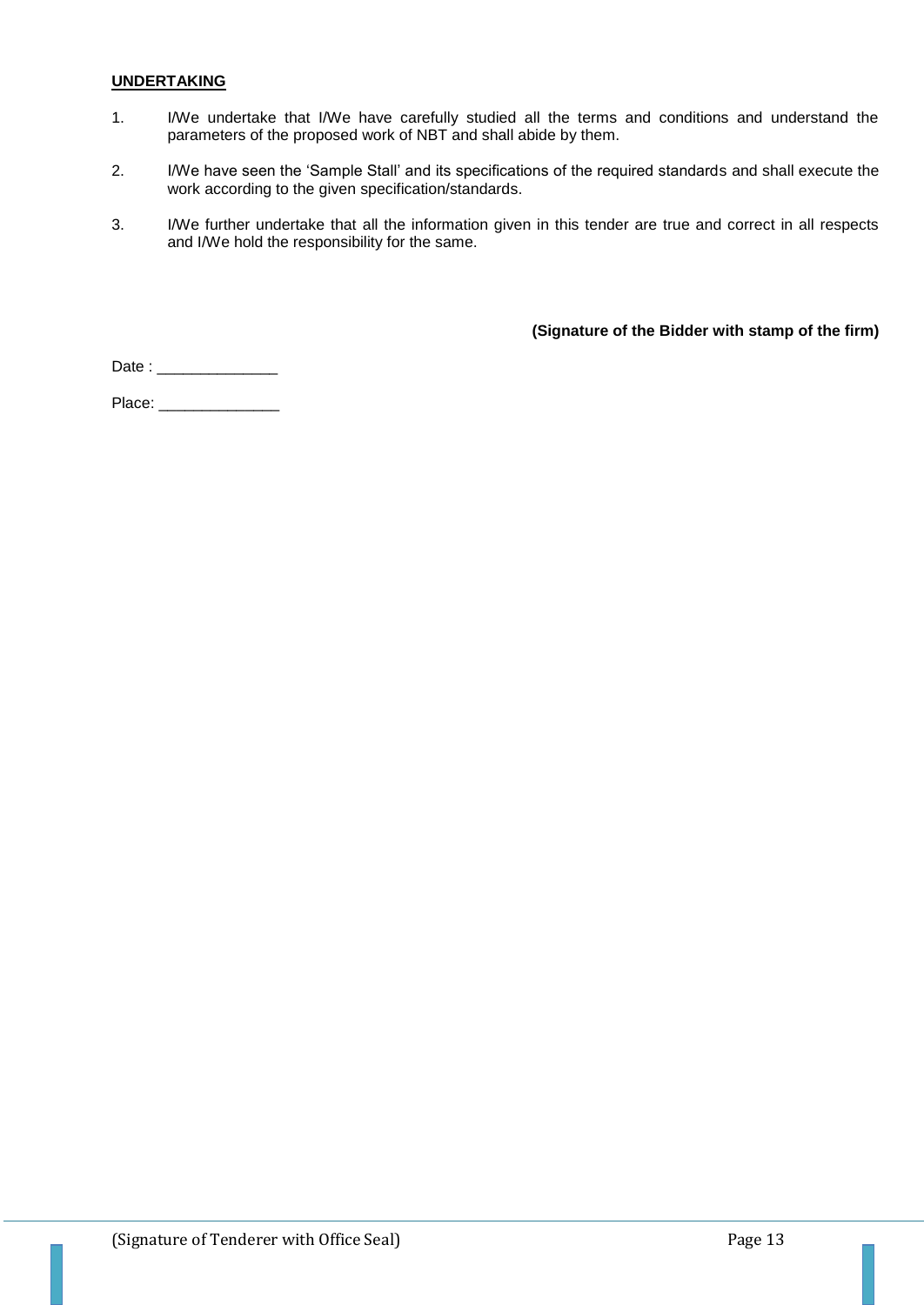**CHECK LIST** – The Tenderers should ensure the following before submission of the Technical and Financial Bids:

| SI.<br>No.           | Particular(s)                                                                                                                                                                                                                                                                                                                                                                                                                                                                                | <b>Yes</b> | No | Page Nos. |  |  |
|----------------------|----------------------------------------------------------------------------------------------------------------------------------------------------------------------------------------------------------------------------------------------------------------------------------------------------------------------------------------------------------------------------------------------------------------------------------------------------------------------------------------------|------------|----|-----------|--|--|
| <b>TECHNICAL BID</b> |                                                                                                                                                                                                                                                                                                                                                                                                                                                                                              |            |    |           |  |  |
| 1 <sub>1</sub>       | Tender document is properly indexed with page numbers                                                                                                                                                                                                                                                                                                                                                                                                                                        |            |    |           |  |  |
| 2.                   | Name of the Bidder is mentioned                                                                                                                                                                                                                                                                                                                                                                                                                                                              |            |    |           |  |  |
| 3.                   | Nature of concern (i.e. sole proprietor or partnership firm or a<br>company or a Government Department or a Public Sector<br>Undertaking)                                                                                                                                                                                                                                                                                                                                                    |            |    |           |  |  |
| 4.                   | <b>Present Address</b>                                                                                                                                                                                                                                                                                                                                                                                                                                                                       |            |    |           |  |  |
| 5.                   | <b>Permanent Address</b>                                                                                                                                                                                                                                                                                                                                                                                                                                                                     |            |    |           |  |  |
| 6.                   | Earnest Money Deposit (EMD) & Tender Fee                                                                                                                                                                                                                                                                                                                                                                                                                                                     |            |    |           |  |  |
| 7.                   | Each page of NIT and its Annexures are signed and stamped                                                                                                                                                                                                                                                                                                                                                                                                                                    |            |    |           |  |  |
| 8.                   | List of Major Customers is given on a separate sheet along with<br>proof of satisfactory execution of work                                                                                                                                                                                                                                                                                                                                                                                   |            |    |           |  |  |
| 9.                   | Proof of average turnover should be more than Rs.4.50 crores<br>for last three Financial Years i.e. 2017-18, 2018-19 and 2019-20                                                                                                                                                                                                                                                                                                                                                             |            |    |           |  |  |
| 10.                  | Self-attested copy of PAN Card                                                                                                                                                                                                                                                                                                                                                                                                                                                               |            |    |           |  |  |
| 11.                  | Audited copies of Balance Sheet and Profit and Loss Account for<br>last 03 consecutive years (Financial Years: 2017-18, 2018-19<br>and 2019-20)                                                                                                                                                                                                                                                                                                                                              |            |    |           |  |  |
| 12.                  | Self-attested copy of Income Tax Returns for the last 03<br>consecutive years (Financial Years: 2017-18, 2018-19 and 2019-<br>20)                                                                                                                                                                                                                                                                                                                                                            |            |    |           |  |  |
| 13.                  | Self-attested copies of registration under GST Act and GST<br>Return for the last quarter (2021-22) (Form 3B & GSTR 1, etc.)<br>should be enclosed.                                                                                                                                                                                                                                                                                                                                          |            |    |           |  |  |
| 14.                  | Experience of working with Central or State Government/Public<br>Sector Undertaking, Autonomous bodies of Govt. of Inda, State<br>Govt. for providing similar services for the last 03 consecutive<br>years. (Please Note that: It is mandatory that copies of the<br>Performance Certificates / Completion Certificates with the<br>Technical Bid for the last 03 years showing the work<br>done/executed in each year should be enclosed in support of<br>their claim with Technical Bid). |            |    |           |  |  |
| 15.                  | Copy of license of Electrical Supervisor and the undertaking on<br>Firm's letterhead                                                                                                                                                                                                                                                                                                                                                                                                         |            |    |           |  |  |
| 16.                  | Declaration in Affidavit on Non Judicial Stamp Paper of<br>Rs.100/- (in original) duly countersigned by Notary that the Bidder<br>has not been banned or debarred or blacklisted by any<br>Govt./Quasi Government Department, PSUs or Autonomous<br>Organization is required to be enclosed (Photocopy of the<br>affidavit will not be accepted).                                                                                                                                            |            |    |           |  |  |
| 17.                  | Duly filled up Acceptance Letter (Chapter-4) should be enclosed<br>with the Tender document                                                                                                                                                                                                                                                                                                                                                                                                  |            |    |           |  |  |
| <b>FINANCIAL BID</b> |                                                                                                                                                                                                                                                                                                                                                                                                                                                                                              |            |    |           |  |  |
| $\mathbf 1$          | Rates are quoted in Chapter-7 (A) of Tender Form-II (Financial<br>Bid) – Specification of Work/Bill of Quantity                                                                                                                                                                                                                                                                                                                                                                              |            |    |           |  |  |

**NOTE :- The Tenderers, who do not fulfill and submit the above documents will not be considered and will be liable for rejection of their bids**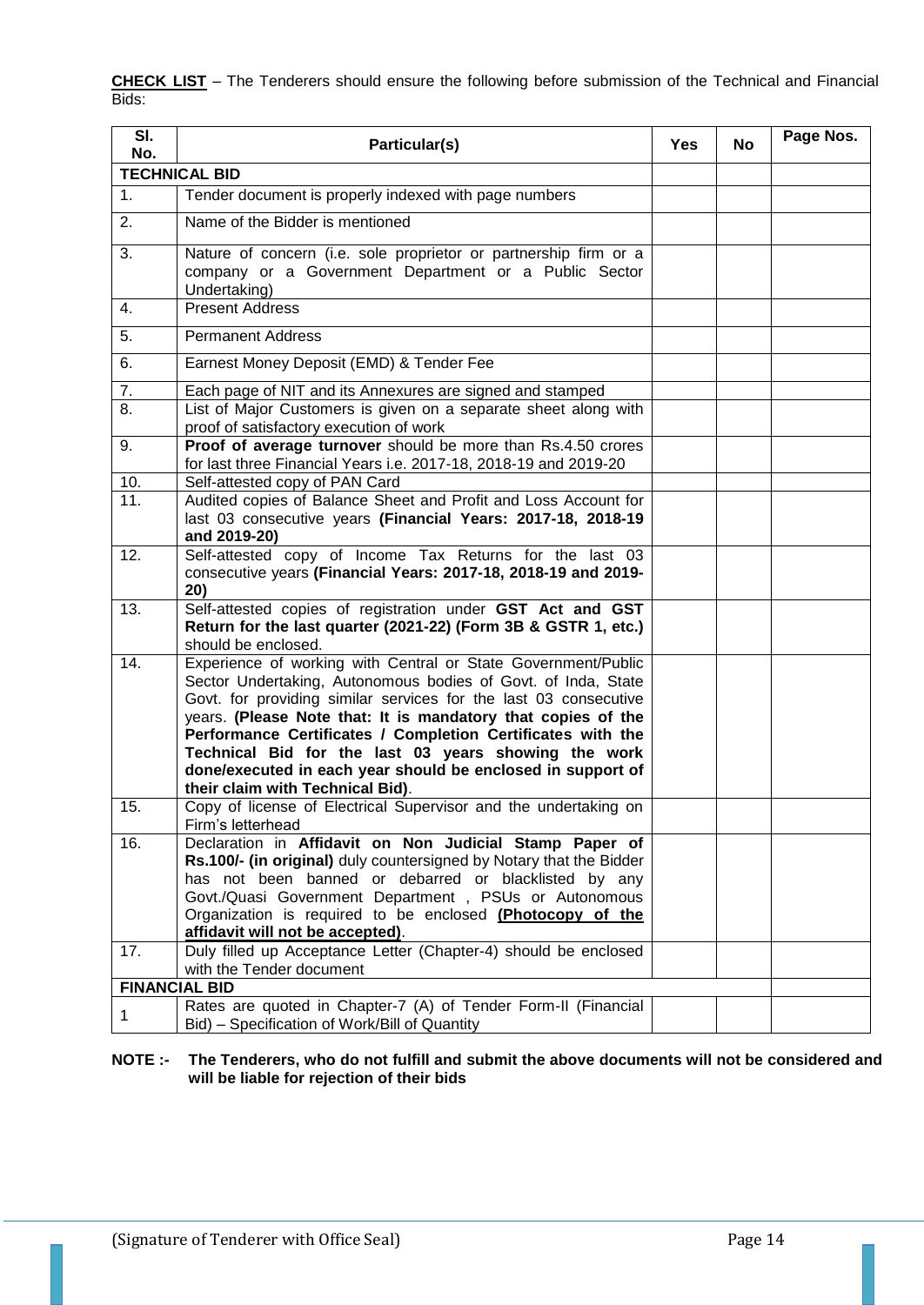## **SPECIFICATION OF WORK/BILL OF QUANTITY**

| SI.         | <b>Particulars</b>                                                                                                                                                                                                                                                                                                      | Quantity |  |  |  |
|-------------|-------------------------------------------------------------------------------------------------------------------------------------------------------------------------------------------------------------------------------------------------------------------------------------------------------------------------|----------|--|--|--|
| No.         |                                                                                                                                                                                                                                                                                                                         |          |  |  |  |
| 1.          | <b>GROUND FLOOR (HALL NO.2) FOR FOREIGN PARTICIPANTS</b>                                                                                                                                                                                                                                                                |          |  |  |  |
|             |                                                                                                                                                                                                                                                                                                                         |          |  |  |  |
|             | Stall Size 3mx3m with orange colour panel: Construction of stall with wall panels in                                                                                                                                                                                                                                    | 40       |  |  |  |
|             | specific colour(*) along with the top of the podium in the same colour (Podium                                                                                                                                                                                                                                          |          |  |  |  |
|             | should be with shutter facility to keep books/materials), three side paneling of                                                                                                                                                                                                                                        |          |  |  |  |
|             | prefab bright finished octonorm structure connecting table at the back of size 1m x.5m<br>(1 no.), two tables of 1m x 1m on side with $\frac{1}{2}$ x $\frac{1}{2}$ mtr. diagonally cut from the front with                                                                                                             |          |  |  |  |
|             | floor covering of synthetic needle punch new laminated carpet with uniform colour of                                                                                                                                                                                                                                    |          |  |  |  |
|             | good quality(**), consisting of 12 MS shelves of size 96"x8.5" with 2" depth duly powder                                                                                                                                                                                                                                |          |  |  |  |
|             | coated in the same colour, 6 LED (each of 9 watt), one octonorm table with shutter and                                                                                                                                                                                                                                  |          |  |  |  |
|             | lock facility, one Round Table (standard size). One dustbin is required to be provided in                                                                                                                                                                                                                               |          |  |  |  |
|             | each stall and one queue manager to be installed outside each stall. Laying and fixing                                                                                                                                                                                                                                  |          |  |  |  |
|             | of new laminated synthetic printed carpet(**) (on hire basis) in the entire Hall, which                                                                                                                                                                                                                                 |          |  |  |  |
|             | includes passages of Hall No. ______________ and other connecting passage to Halls                                                                                                                                                                                                                                      |          |  |  |  |
|             | and outside Hall No. _______ and Foyer area inclusive of maintenance during the fair.                                                                                                                                                                                                                                   |          |  |  |  |
|             | 500 sq. mtr. Brand new laminated printed carpeting outside each Hall as per the<br>requirement and direction of the Hall In-charge.                                                                                                                                                                                     |          |  |  |  |
|             |                                                                                                                                                                                                                                                                                                                         |          |  |  |  |
|             | Front fascia of stall should be of Maxima style                                                                                                                                                                                                                                                                         |          |  |  |  |
|             | (*) The colour of the panels/shelf/podium top for the above stalls will be informed                                                                                                                                                                                                                                     |          |  |  |  |
|             | at later stage only                                                                                                                                                                                                                                                                                                     |          |  |  |  |
| 2.          | Stall Size 2mx2m: Fabrication of stall with white octonorm panels along with the top of                                                                                                                                                                                                                                 |          |  |  |  |
|             | the podium in the same colour, three side paneling of prefab bright finished octonorm                                                                                                                                                                                                                                   | 5        |  |  |  |
|             | structure connecting table at the back of size 1m x .5m (1 no.), two tables of 1m x 1m                                                                                                                                                                                                                                  |          |  |  |  |
|             | on side with $\frac{1}{2} \times \frac{1}{2}$ mtr. diagonally cut from the front with floor covering of synthetic                                                                                                                                                                                                       |          |  |  |  |
|             | needle punch new laminated carpet of good quality with uniform colour (**), consisting                                                                                                                                                                                                                                  |          |  |  |  |
|             | of 6 MS shelves of size 60"x8.5" with 2"depth duly powder coated in the same colour, 3                                                                                                                                                                                                                                  |          |  |  |  |
|             | LED (each of 9 watt), 1 octonorm table, 2 black cushion chairs, One dustbin is required<br>to be provided in each stall and one queue manager to be installed outside each stall                                                                                                                                        |          |  |  |  |
|             | Laying and fixing of new laminated synthetic printed carpet(**) (on hire basis) in the                                                                                                                                                                                                                                  |          |  |  |  |
|             | entire Hall, which includes passages of Hall No. ________________ inclusive of                                                                                                                                                                                                                                          |          |  |  |  |
|             | maintenance during the fair.                                                                                                                                                                                                                                                                                            |          |  |  |  |
| <b>NOTE</b> |                                                                                                                                                                                                                                                                                                                         |          |  |  |  |
|             | One curtain with provision of fastening and covering the Stalls should be provided to all the participants of Hall                                                                                                                                                                                                      |          |  |  |  |
|             | by 5:00 p.m. on 7 January 2022 for covering the Stalls till the end of the Book Fair.<br>No. And the contract of the contract of the contract of the contract of the contract of the contract of the contract of the contract of the contract of the contract of the contract of the contract of the contract of the co |          |  |  |  |
|             | Computerized fascia of uniform colour with lettering on vinyl cutting in Hindi/English WITH FLAG NUMBERING, a                                                                                                                                                                                                           |          |  |  |  |

plug point for computer with 5 and 15 Amp socket.

**(\*\*)Providing & laying on hire basis a brand new laminated printed carpet, non-wooven needle punch carpet of genuine**  fibre minimum overall weight 1000 gm/ sgm ( $\pm$ ) 5% having minimum 3.90 mm thickness preferable containing 375 gm **polyester fibre or equivalent fibre (+) 5% and the carpet should not loss the thickness more than 25% after 1000 impact and of required shades & laying with approved adhesive or double side tape wherever required etc. as per the direction of Officer-In-charge. (Colour will be informed at the time of issuing work order). After award of Tender, Contractor needs to submit the sample of printed laminated brand new carpet having required specifications as mentioned above to the Deputy Director (Exhibition), NBT within 15 days.**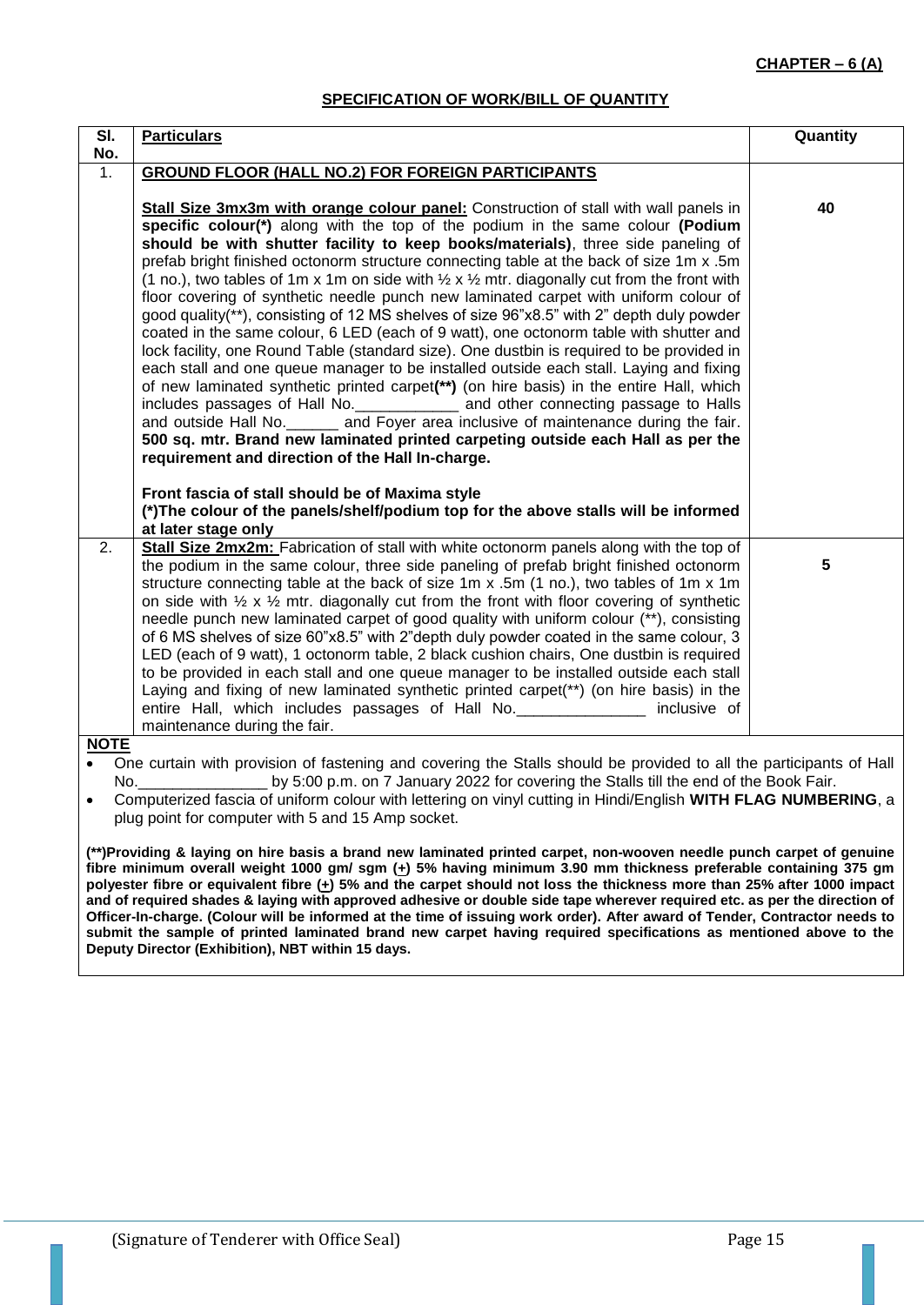| 3. | <b>Bare Space of size 3mx3m:</b><br>No stalls will be constructed by the Contractor. However, electric connection and Brand<br>new laminated carpeting in bare space stalls are to be provided by the Contractor.<br>Laying and fixing of new laminated synthetic printed carpet(**) (on hire basis) in the<br>entire Hall, which includes passages of Hall No. ____________ and connecting passage<br>to Halls and outside Hall No. __ and Foyer area inclusive of maintenance during the<br>fair, One dustbin is required to be provided in each stall and one queue manager to be<br>installed outside each stall.                                                                                                                                                                                                                                                                                                                                                                                                                                                                                                                                                                                                                                              | 50 |
|----|--------------------------------------------------------------------------------------------------------------------------------------------------------------------------------------------------------------------------------------------------------------------------------------------------------------------------------------------------------------------------------------------------------------------------------------------------------------------------------------------------------------------------------------------------------------------------------------------------------------------------------------------------------------------------------------------------------------------------------------------------------------------------------------------------------------------------------------------------------------------------------------------------------------------------------------------------------------------------------------------------------------------------------------------------------------------------------------------------------------------------------------------------------------------------------------------------------------------------------------------------------------------|----|
| 4. | <b>GROUND FLOOR (HALL NO.3, 4 &amp; 5) FOR INDIAN PARTICIPANTS</b><br>a) Stall Size 3mx3m: Fabrication of stall with white octonorm panels along with the<br>top of the podium in the same colour, three side paneling of prefab bright finished<br>octonorm structure connecting table at the back of size 1m x .5m (1 no.), two<br>tables of 1m x 1m on side with $\frac{1}{2}$ x $\frac{1}{2}$ mtr. diagonally cut from the front with floor<br>covering of synthetic needle punch new laminated carpet of good quality with<br>uniform colour (**), consisting of 9 MS shelves of size 96"x8.5" with 2" depth duly<br>powder coated in the same colour, 6 LED (each of 9 watt), one octonorm table, two<br>black cushion chairs, One dustbin is required to be provided in each stall and one<br>queue manager to be installed outside each stall. Laying and fixing of new<br>laminated synthetic printed carpet(**) (on hire basis) in the entire Hall, which<br>includes passages of Hall No. ________________________ and outside Hall No.<br>connecting Children Pavilion inclusive of maintenance during the fair and 1500 sq.<br>mtr. Brand new laminated printed carpeting outside the Hall as per the requirement<br>and direction of Hall In-charge. | 60 |
|    | b) Stall Size 3mx2m: Fabrication of stall with white octonorm panels along with the<br>top of the podium in the same colour, three side paneling of prefab bright finished<br>octonorm structure connecting table at the back of size 1m x .5m (1 no.), two<br>tables of 1m x 1m on side with $\frac{1}{2}$ x $\frac{1}{2}$ mtr. diagonally cut from the front with floor<br>covering of synthetic needle punch new laminated carpet of good quality with<br>uniform colour(**), consisting of 6 MS shelves of size 96"x8.5" with 2" depth in front<br>and 3 MS shelves of size 60"x8.5" with 2"depth on one side duly powder coated in<br>the same colour, 4 LED (each of 9 watt), one octonorm table, two black cushion<br>chairs, One dustbin is required to be provided in each stall and one queue<br>manager to be installed outside each stall. Laying and fixing of new laminated<br>synthetic printed carpet(**) (on hire basis) in the entire Hall, which includes<br>passages of Hall No.<br>inclusive of maintenance during the fair.                                                                                                                                                                                                                  | 5  |
|    | Stall Size 2mx2m: Fabrication of stall with white octonorm panels along with the<br>C)<br>top of the podium in the same colour, three side paneling of prefab bright finished<br>octonorm structure connecting table at the back of size 1m x .5m (1 no.), two<br>tables of 1m x 1m on side with $\frac{1}{2}$ x $\frac{1}{2}$ mtr. diagonally cut from the front with floor<br>covering of synthetic needle punch new laminated carpet of good quality with<br>uniform colour(**), consisting of 6 MS shelves of size 60"x8.5" with 2"depth duly<br>powder coated in the same colour, 3 LED (each of 9 watt), 1 octonorm table, 2<br>black cushion chairs, One dustbin is required to be provided in each stall and one<br>queue manager to be installed outside each stall. Laying and fixing of new<br>laminated synthetic printed carpet(**) (on hire basis) in the entire Hall, which<br>includes passages of Hall No. ___________________ inclusive of maintenance<br>during the fair.                                                                                                                                                                                                                                                                       | 15 |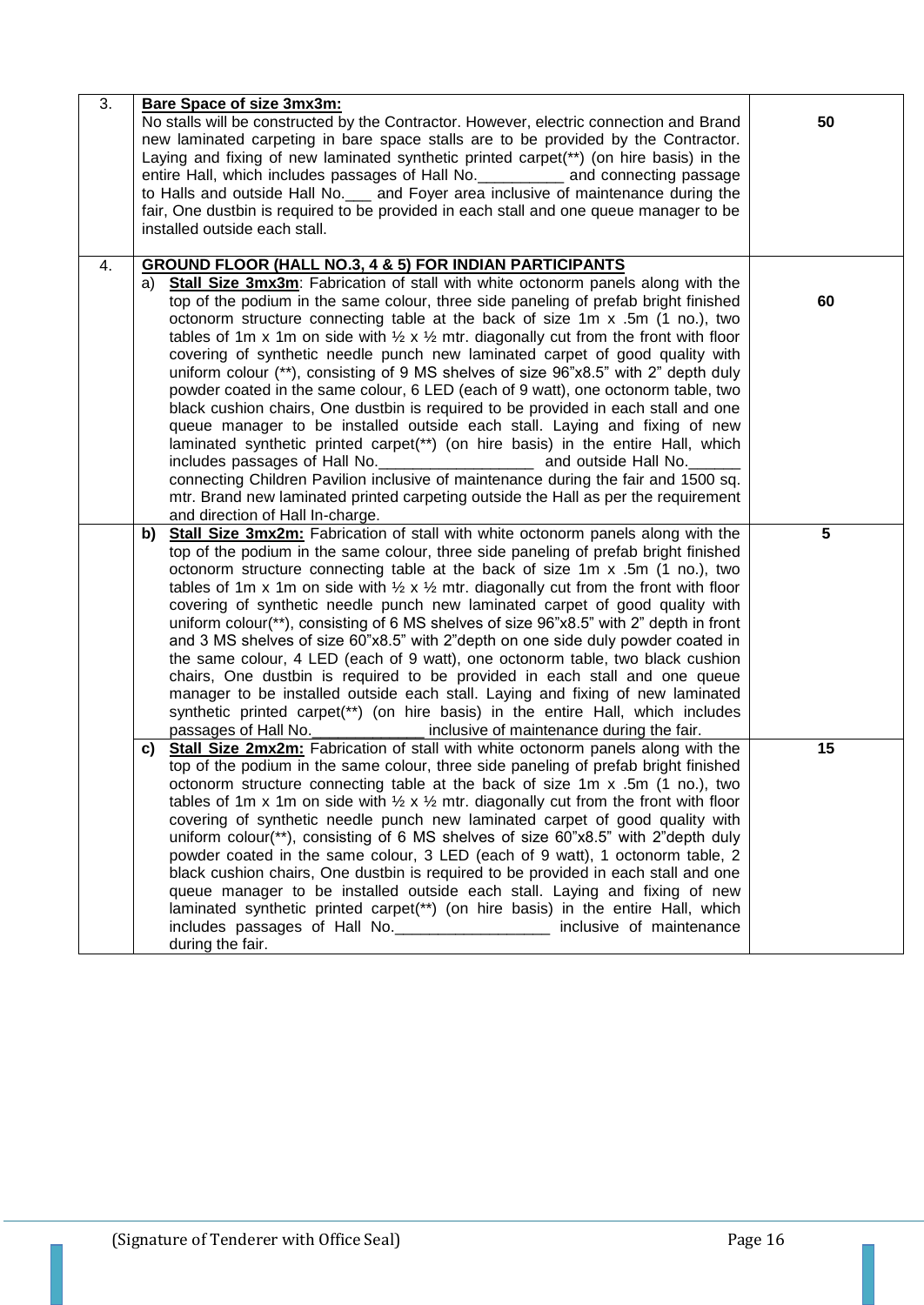- Front fascia of stall should be of Maxima style.
- One new curtain with provision of fastening and covering the stalls of equivalent size and uniform colour should be provided to all the participants of Hall No. \_\_\_\_\_\_\_\_\_\_\_\_\_\_\_\_\_\_\_\_\_\_\_\_\_ by 5:00 p.m. on 7 January 2022 for covering the stalls till the end of the Book Fair.
- Computerized fascia of uniform colour (maximum 8 colour) with NDWBF 2022 Logo in each and every stalls of the above mentioned Halls with lettering on vinyl cutting in Hindi/English **WITH FLAG NUMBERING**, a plug point for computer with 5 and 15 Amp socket. The colour for the fascia will be intimated to the Contractor at the time of work order.

**(\*\*)Providing & laying on hire basis a brand new laminated printed carpet, non-wooven needle punch carpet of genuine fibre minimum overall weight 1000 gm/sgm (+) 5% having minimum 3.90 mm thickness preferable containing 375 gm polyester fibre or equivalent fibre (+) 5% and the carpet should not loss the thickness more than 25% after 1000 impact and of required shades & laying with approved adhesive or double side tape wherever required etc. as per the direction of Officer-In-charge. (Colour will be informed at the time of issuing work order). After award of Tender, Contractor needs to submit the sample of printed laminated brand new carpet having required specifications as mentioned above to the Deputy Director (Exhibition), NBT within 15 days.**

| 5. | <b>Bare Space of size 3mx3m:</b>                                                                                                                                                                                                                                                                                                                                                                                                                                                                                                                                                                                                                                                                                                                                                                                                                                                                                                                                                                                                                                                                                                                                                        |     |
|----|-----------------------------------------------------------------------------------------------------------------------------------------------------------------------------------------------------------------------------------------------------------------------------------------------------------------------------------------------------------------------------------------------------------------------------------------------------------------------------------------------------------------------------------------------------------------------------------------------------------------------------------------------------------------------------------------------------------------------------------------------------------------------------------------------------------------------------------------------------------------------------------------------------------------------------------------------------------------------------------------------------------------------------------------------------------------------------------------------------------------------------------------------------------------------------------------|-----|
|    | No stalls will be constructed by the contractor. However, electric connection and Brand<br>new laminated carpeting in bare space stalls are to be provided by the contractor.<br>Laying and fixing of new laminated synthetic printed carpet(**) (on hire basis) in the<br>entire Hall, which includes passages of Hall No. ______________) inclusive of<br>maintenance during the fair, One dustbin is required to be provided in each stall and<br>one queue manager to be installed outside each stall.                                                                                                                                                                                                                                                                                                                                                                                                                                                                                                                                                                                                                                                                              | 100 |
| 6. | FIRST FLOOR (HALL NO.2, 3 & 4) FOR INDIAN PARTICIPANTS                                                                                                                                                                                                                                                                                                                                                                                                                                                                                                                                                                                                                                                                                                                                                                                                                                                                                                                                                                                                                                                                                                                                  |     |
|    | <b>Stall Size 3mx3m:</b> Fabrication of stall with white octonorm panels along with the<br>a)<br>top of the podium in the same colour, three side paneling of prefab bright finished<br>octonorm structure connecting table at the back of size 1m x .5m (1 no.), two tables<br>of 1m x 1m on side with $\frac{1}{2}$ x $\frac{1}{2}$ mtr. diagonally cut from the front with floor covering<br>of synthetic needle punch new laminated carpet(**) of good quality with uniform<br>colour, consisting of 9 MS shelves of size 96"x8.5" with 2" depth duly powder<br>coated in the same colour, 6 LED (each of 9 watt), one octonorm table, two black<br>cushion chairs, One dustbin is required to be provided in each stall and one queue<br>manager to be installed outside each stall. Laying and fixing of new laminated<br>synthetic printed carpet(**) (on hire basis) in the entire Hall, which includes<br>passages of Hall Nos. ________________________ inclusive of maintenance during the<br>fair and 500 sq. mtr. Brand new laminated printed carpeting outside each Hall<br>(such as Hall Nos. _____________) as per the requirement and direction of Hall In-<br>charge. | 500 |
|    | <b>Stall Size 3mx2m:</b> Fabrication of stall with white octonorm panels along with the<br>b)<br>top of the podium in the same colour, three side paneling of prefab bright finished<br>octonorm structure connecting table at the back of size 1m x .5m (1 no.), two tables<br>of 1m x 1m on side with $\frac{1}{2}$ x $\frac{1}{2}$ mtr. diagonally cut from the front with floor covering<br>of synthetic needle punch new laminated carpet(**) of good quality with uniform<br>colour, consisting of 6 MS shelves of size 96"x8.5" with 2" depth in front and 3 MS<br>shelves of size 60"x8.5" with 2"depth on one side duly powder coated in the same<br>colour, 4 LED (each of 9 watt), one octonorm table, two black cushion chairs, One<br>dustbin is required to be provided in each stall and one queue manager to be<br>installed outside each stall. Laying and fixing of new laminated synthetic printed<br>carpet(**) (on hire basis) in the entire Hall, which includes passages of Hall<br>Nos _____________________ inclusive of maintenance during the fair.                                                                                                          | 20  |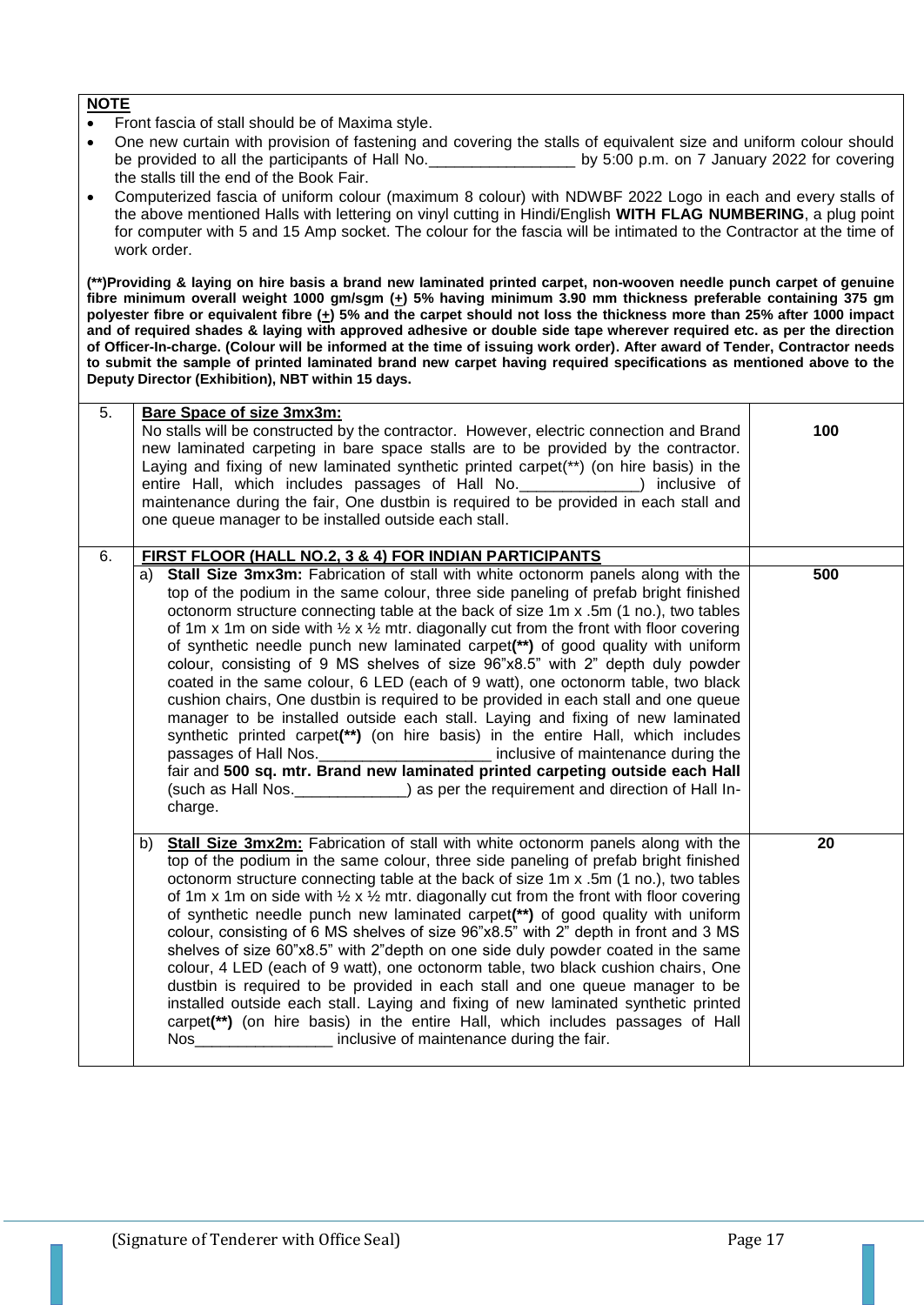|             | Stall Size 2mx2m: Fabrication of stall with white octonorm panels along with the<br>C)<br>top of the podium in the same colour, three side paneling of prefab bright finished<br>octonorm structure connecting table at the back of size 1m x .5m (1 no.), two tables<br>of 1m x 1m on side with $\frac{1}{2}$ x $\frac{1}{2}$ mtr. diagonally cut from the front with floor covering<br>of synthetic needle punch new laminated carpet(**) of good quality with uniform<br>colour, consisting of 6 MS shelves of size 60"x8.5" with 2"depth duly powder coated<br>in the same colour, 3 LED (each of 9 watt), 1 octonorm table, 2 black cushion<br>chairs, One dustbin is required to be provided in each stall and one queue manager<br>to be installed outside each stall. Laying and fixing of new laminated synthetic<br>printed carpet(**) (on hire basis) in the entire Hall, which includes passages of Hall<br>Nos. Mos. The inclusive of maintenance during the fair. | 50  |
|-------------|---------------------------------------------------------------------------------------------------------------------------------------------------------------------------------------------------------------------------------------------------------------------------------------------------------------------------------------------------------------------------------------------------------------------------------------------------------------------------------------------------------------------------------------------------------------------------------------------------------------------------------------------------------------------------------------------------------------------------------------------------------------------------------------------------------------------------------------------------------------------------------------------------------------------------------------------------------------------------------|-----|
| <b>NOTE</b> |                                                                                                                                                                                                                                                                                                                                                                                                                                                                                                                                                                                                                                                                                                                                                                                                                                                                                                                                                                                 |     |
| $\bullet$   | Front fascia of stall should be of Maxima style.                                                                                                                                                                                                                                                                                                                                                                                                                                                                                                                                                                                                                                                                                                                                                                                                                                                                                                                                |     |
| $\bullet$   | One new curtain with provision of fastening and covering the stalls of equivalent size and uniform colour should                                                                                                                                                                                                                                                                                                                                                                                                                                                                                                                                                                                                                                                                                                                                                                                                                                                                |     |
|             | be provided to all the participants of Hall Nos.<br>by 5:00 p.m. on 7 January 2022 for covering                                                                                                                                                                                                                                                                                                                                                                                                                                                                                                                                                                                                                                                                                                                                                                                                                                                                                 |     |
|             | the stalls till the end of the Book Fair.                                                                                                                                                                                                                                                                                                                                                                                                                                                                                                                                                                                                                                                                                                                                                                                                                                                                                                                                       |     |
| $\bullet$   | Computerized fascia of uniform colour (maximum 8 colour) with NDWBF 2022 Logo in each and every stalls of                                                                                                                                                                                                                                                                                                                                                                                                                                                                                                                                                                                                                                                                                                                                                                                                                                                                       |     |
|             | the above mentioned Halls with lettering on vinyl cutting in Hindi/English WITH FLAG NUMBERING, a plug point                                                                                                                                                                                                                                                                                                                                                                                                                                                                                                                                                                                                                                                                                                                                                                                                                                                                    |     |
|             | for computer with 5 and 15 Amp socket. The colour for the fascia will be intimated to the Contractor at the time of                                                                                                                                                                                                                                                                                                                                                                                                                                                                                                                                                                                                                                                                                                                                                                                                                                                             |     |
|             | work order.                                                                                                                                                                                                                                                                                                                                                                                                                                                                                                                                                                                                                                                                                                                                                                                                                                                                                                                                                                     |     |
|             |                                                                                                                                                                                                                                                                                                                                                                                                                                                                                                                                                                                                                                                                                                                                                                                                                                                                                                                                                                                 |     |
|             | (**)Providing & laying on hire basis a brand new laminated printed carpet, non-wooven needle punch carpet of genuine                                                                                                                                                                                                                                                                                                                                                                                                                                                                                                                                                                                                                                                                                                                                                                                                                                                            |     |
|             | fibre minimum overall weight 1000 gm/sgm $(+)$ 5% having minimum 3.90 mm thickness preferable containing 375 gm                                                                                                                                                                                                                                                                                                                                                                                                                                                                                                                                                                                                                                                                                                                                                                                                                                                                 |     |
|             | polyester fibre or equivalent fibre (+) 5% and the carpet should not loss the thickness more than 25% after 1000 impact<br>and of required shades & laying with approved adhesive or double side tape wherever required etc. as per the direction                                                                                                                                                                                                                                                                                                                                                                                                                                                                                                                                                                                                                                                                                                                               |     |
|             | of Officer-In-charge. (Colour will be informed at the time of issuing work order). After award of Tender, Contractor needs                                                                                                                                                                                                                                                                                                                                                                                                                                                                                                                                                                                                                                                                                                                                                                                                                                                      |     |
|             | to submit the sample of printed laminated brand new carpet having required specifications as mentioned above to the                                                                                                                                                                                                                                                                                                                                                                                                                                                                                                                                                                                                                                                                                                                                                                                                                                                             |     |
|             | Deputy Director (Exhibition), NBT within 15 days.                                                                                                                                                                                                                                                                                                                                                                                                                                                                                                                                                                                                                                                                                                                                                                                                                                                                                                                               |     |
|             |                                                                                                                                                                                                                                                                                                                                                                                                                                                                                                                                                                                                                                                                                                                                                                                                                                                                                                                                                                                 |     |
| 7.          | Bare Space of size 3mx3m:                                                                                                                                                                                                                                                                                                                                                                                                                                                                                                                                                                                                                                                                                                                                                                                                                                                                                                                                                       | 400 |
|             | No stalls will be constructed by the contractor. However, electric connection and Brand                                                                                                                                                                                                                                                                                                                                                                                                                                                                                                                                                                                                                                                                                                                                                                                                                                                                                         |     |
|             | new laminated carpeting in bare space stalls are to be provided by the contractor.                                                                                                                                                                                                                                                                                                                                                                                                                                                                                                                                                                                                                                                                                                                                                                                                                                                                                              |     |
|             | Laying and fixing of new laminated synthetic printed carpet(**) (on hire basis) in the                                                                                                                                                                                                                                                                                                                                                                                                                                                                                                                                                                                                                                                                                                                                                                                                                                                                                          |     |
|             | entire Hall, which includes passages of Hall Nos. ______________________________<br>inclusive<br>of maintenance during the fair and One dustbin is required to be provided in each stall                                                                                                                                                                                                                                                                                                                                                                                                                                                                                                                                                                                                                                                                                                                                                                                        |     |
|             | and one queue manager to be installed outside each stall.                                                                                                                                                                                                                                                                                                                                                                                                                                                                                                                                                                                                                                                                                                                                                                                                                                                                                                                       |     |
|             |                                                                                                                                                                                                                                                                                                                                                                                                                                                                                                                                                                                                                                                                                                                                                                                                                                                                                                                                                                                 |     |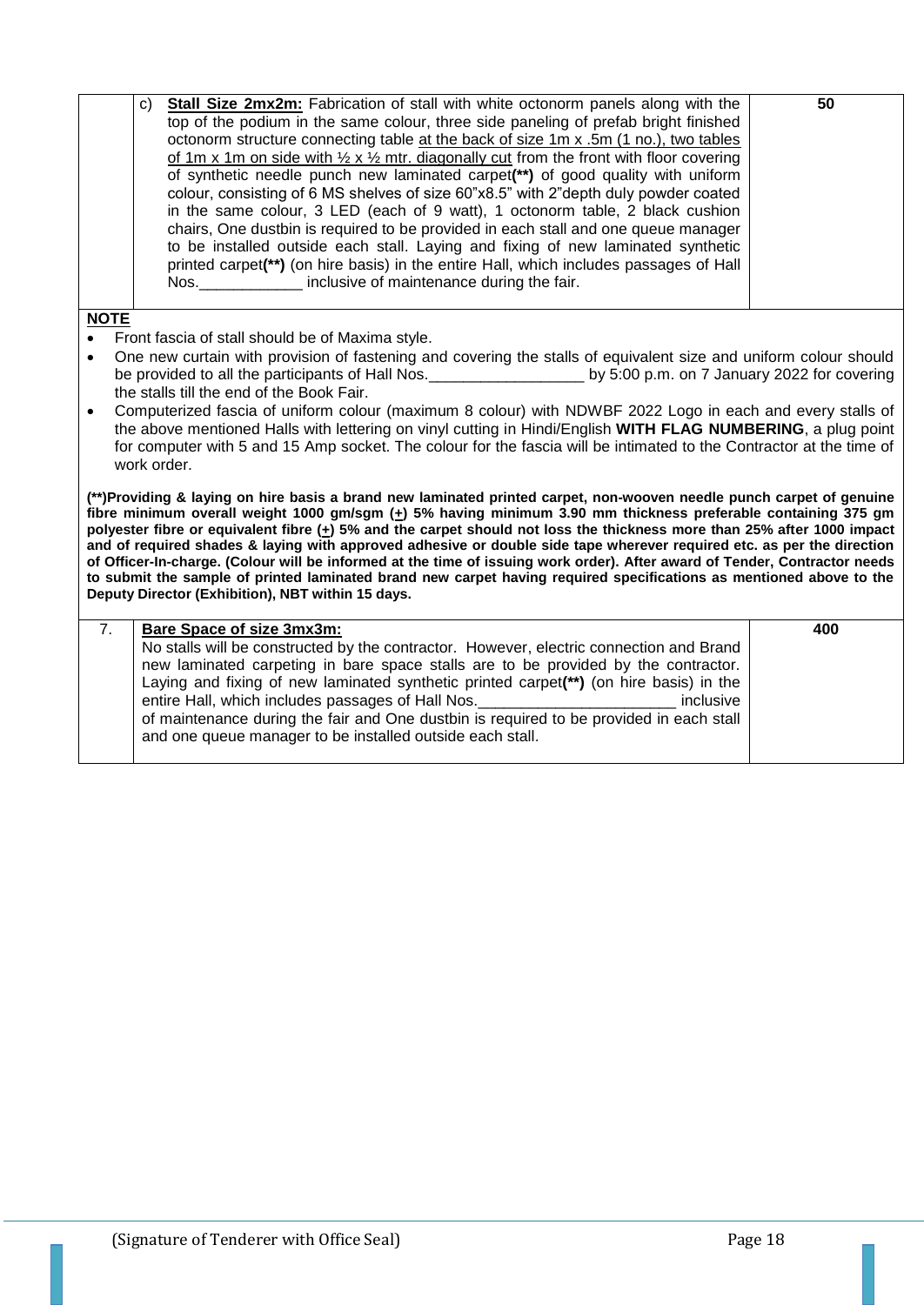## **SPECIFICATION OF WORK/BILL OF QUANTITY (FINANCIAL BID)**

#### **For Installation of Public Address System on hire basis in and outside Hall No.2,3,4 & 5 (Ground Floor) and 2,3 & 4 (First Floor) other newly constructed halls and other places of ITPO**

**Supply installation, fixing, operating and maintenance of General Public Address (GPA) system with announcement facility/play back music facility on hire basis with operator in and outside Hall No.2,3,4 & 5 (Ground Floor) and 2,3 & 4 (First Floor), other places of ITPO during NDWBF 2022 at Pragati Maidan, New Delhi.**

| 1. | Ground Floor (Hall No.2, 3, 4 & 5) |                                                                                   |               |  |  |  |
|----|------------------------------------|-----------------------------------------------------------------------------------|---------------|--|--|--|
|    | a)                                 | General PA System of good quality                                                 | 3             |  |  |  |
|    | b)                                 | Mikes - Table / Cordless / Collar / Standing of good quality                      | 30            |  |  |  |
|    | $\mathbf{c}$                       | Speaker of 15 to 20 watts LMT of Good Quality (Also in structure) of good quality | 40            |  |  |  |
|    | d)                                 | CD/DVD Player of Good Quality                                                     | 2             |  |  |  |
|    | e)                                 | Loudspeakers LMP of good quality                                                  | 30            |  |  |  |
| 2. |                                    | First Floor (Hall No.2, 3 & 4)                                                    |               |  |  |  |
|    | a)                                 | General PA System of good quality                                                 |               |  |  |  |
|    | b)                                 | Table Mike of good quality                                                        | $\mathcal{P}$ |  |  |  |
|    | $\mathbf{c}$                       | Speaker of 15 to 20 watts LMT of good quality                                     | 25            |  |  |  |
|    | d)                                 | CD/DVD Player of good quality                                                     | 1             |  |  |  |

# **NOTE:**

NBT shall reserves the right to delete or modify any of the above items, if required at the time of issuing of work order, as per decision of the Competent Authority of the Trust.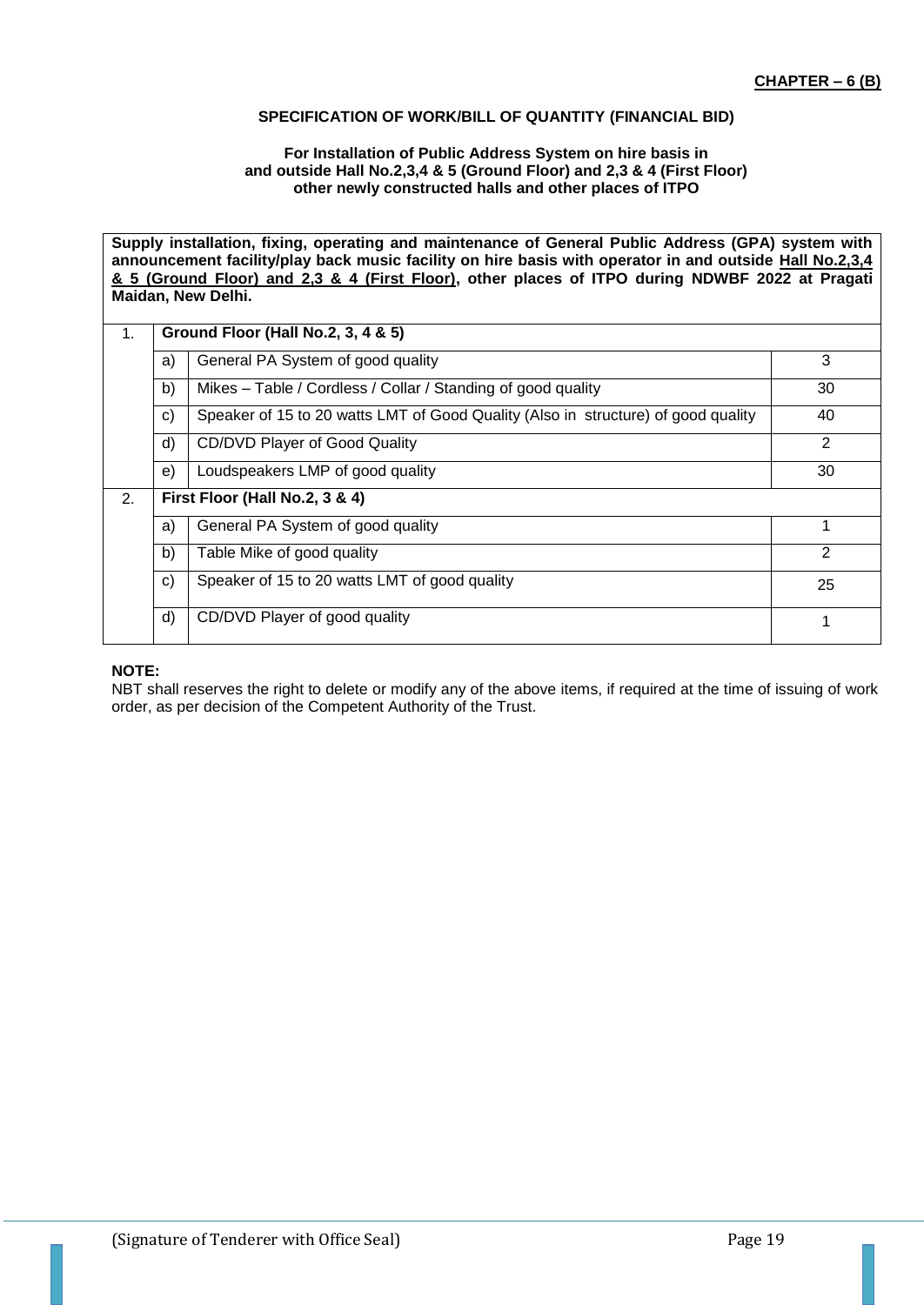#### **TENDER FORM – II (FINANCIAL BID) SPECIFICATION OF WORK/BILL OF QUANTITY**

| SI. | <b>Particulars</b>                                                                                                 | Quantity | <b>Rate per Unit</b> | Total in (Rs.)    |
|-----|--------------------------------------------------------------------------------------------------------------------|----------|----------------------|-------------------|
| No. |                                                                                                                    |          | in (Rs.) for         | for full duration |
|     |                                                                                                                    |          | full duration        |                   |
| 1.  | GROUND FLOOR (HALL NO.2) FOR FOREIGN                                                                               |          |                      |                   |
|     | <b>PARTICIPANTS</b>                                                                                                |          |                      |                   |
|     |                                                                                                                    | 40       |                      |                   |
|     | Stall Size 3mx3m with orange colour panel:                                                                         |          |                      |                   |
|     | Construction of stall with wall panels in specific<br>colour(*) along with the top of the podium in the same       |          |                      |                   |
|     | colour (Podium should be with shutter facility to                                                                  |          |                      |                   |
|     | keep books/materials), three side paneling of prefab                                                               |          |                      |                   |
|     | bright finished octonorm structure connecting table at                                                             |          |                      |                   |
|     | the back of size 1m x .5m (1 no.), two tables of 1m x 1m                                                           |          |                      |                   |
|     | on side with $\frac{1}{2} \times \frac{1}{2}$ mtr. diagonally cut from the front with                              |          |                      |                   |
|     | floor covering of synthetic needle punch new laminated                                                             |          |                      |                   |
|     | carpet(**) with uniform colour of good quality, consisting                                                         |          |                      |                   |
|     | of 12 MS shelves of size 96"x8.5" with 2" depth duly                                                               |          |                      |                   |
|     | powder coated in the same colour, 6 LED (each of 9                                                                 |          |                      |                   |
|     | watt), one octonorm table with shutter and lock facility,                                                          |          |                      |                   |
|     | one Round Table (standard size), One dustbin is                                                                    |          |                      |                   |
|     | required to be provided in each stall and one queue                                                                |          |                      |                   |
|     | manager to be installed outside each stall. Laying and<br>fixing of new laminated synthetic printed carpet(**) (on |          |                      |                   |
|     | hire basis) in the entire Hall, which includes passages of                                                         |          |                      |                   |
|     | and other connecting passage to<br>Hall No.                                                                        |          |                      |                   |
|     | Halls and outside Hall No. _____ and Foyer area inclusive                                                          |          |                      |                   |
|     | of maintenance during the fair. 500 sq. mtr. Brand new                                                             |          |                      |                   |
|     | laminated printed carpeting outside each Hall as per the                                                           |          |                      |                   |
|     | requirement and direction of the Hall In-charge.                                                                   |          |                      |                   |
|     |                                                                                                                    |          |                      |                   |
|     | Front fascia of stall should be of Maxima style                                                                    |          |                      |                   |
|     | (*) The colour of the panels/shelf/podium top for the<br>above stalls only will be informed at later stage         |          |                      |                   |
|     |                                                                                                                    |          |                      |                   |
| 2.  | Stall Size 2mx2m: Fabrication of stall with white                                                                  |          |                      |                   |
|     | octonorm panels along with the top of the podium in the                                                            | 5        |                      |                   |
|     | same colour, three side paneling of prefab bright                                                                  |          |                      |                   |
|     | finished octonorm structure connecting table at the back                                                           |          |                      |                   |
|     | of size 1m x .5m (1 no.), two tables of 1m x 1m on side                                                            |          |                      |                   |
|     | with $\frac{1}{2}$ x $\frac{1}{2}$ mtr. diagonally cut from the front with floor                                   |          |                      |                   |
|     | covering of synthetic needle punch new laminated                                                                   |          |                      |                   |
|     | carpet(**) of good quality with uniform colour, consisting                                                         |          |                      |                   |
|     | of 6 MS shelves of size 60"x8.5" with 2"depth duly                                                                 |          |                      |                   |
|     | powder coated in the same colour, 3 LED (each of 9<br>watt), 1 octonorm table, 2 black cushion chairs, One         |          |                      |                   |
|     | dustbin is required to be provided in each stall and one                                                           |          |                      |                   |
|     | queue manager to be installed outside each stall. Laying                                                           |          |                      |                   |
|     | and fixing of new laminated synthetic printed carpet(**)                                                           |          |                      |                   |
|     | (on hire basis) in the entire Hall, which includes                                                                 |          |                      |                   |
|     | passages of Hall No<br>inclusive<br>of                                                                             |          |                      |                   |
|     | maintenance during the fair.                                                                                       |          |                      |                   |
|     |                                                                                                                    |          |                      |                   |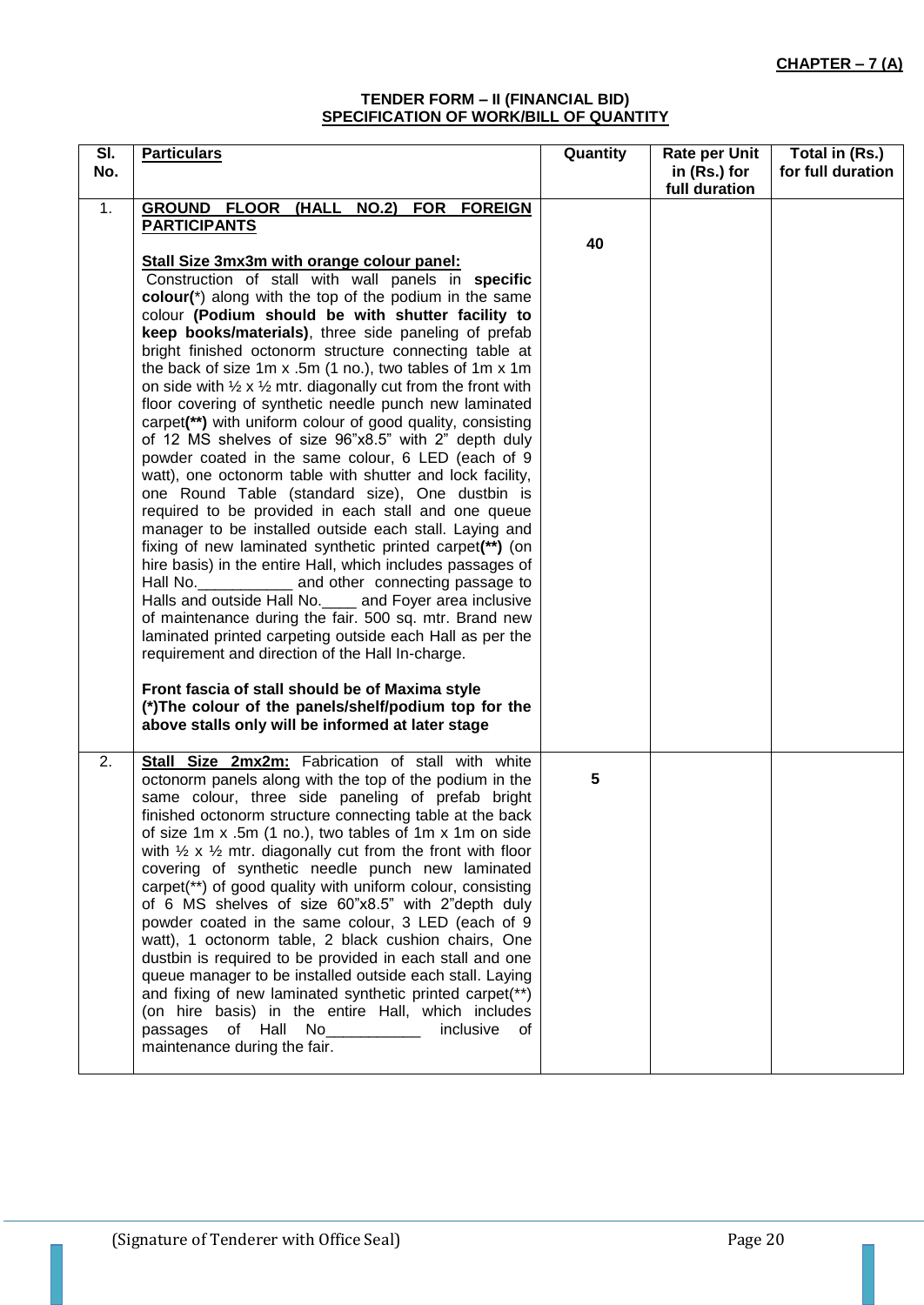- One curtain with provision of fastening and covering the Stalls should be provided to all the participants of Hall Nos.\_\_\_\_\_\_\_\_\_\_\_\_\_\_\_\_\_\_\_\_\_\_\_\_\_ by 5:00 p.m. on 7 January 2022 for covering the Stalls till the end of the
- Book Fair.
- Computerized fascia of uniform colour with lettering on vinyl cutting in Hindi/English **WITH FLAG NUMBERING**, a plug point for computer with 5 and 15 Amp socket.

**(\*\*)Providing & laying on hire basis a brand new laminated printed carpet, non-wooven needle punch carpet of genuine fibre minimum overall weight 1000 gm/sgm (+) 5% having minimum 3.90 mm thickness preferable containing 375 gm polyester fibre or equivalent fibre (+) 5% and the carpet should not loss the thickness more than 25% after 1000 impact and of required shades & laying with approved adhesive or double side tape wherever required etc. as per the direction of Officer-In-charge. (Colour will be informed at the time of issuing work order). After award of Tender, Contractor needs to submit the sample of printed laminated brand new carpet having required specifications as mentioned above to the Deputy Director (Exhibition), NBT within 15 days.**

| 3.<br><b>Bare Space of size 3mx3m:</b><br>No stalls will be constructed by the Contractor. However,<br>electric connection and new Brand laminated carpeting<br>in bare space stalls are to be provided by the Contractor.<br>Laying and fixing of new laminated synthetic printed<br>carpet(**) (on hire basis) in the entire Hall, which<br>includes passages of Hall No.<br>and<br>connecting passage to structure (outside Hall No. ___)<br>and Foyer area inclusive of maintenance during the fair,<br>One dustbin is required to be provided in each stall and<br>one queue manager to be installed outside each stall.                                                                                                                                                                                                                                                                                                                                                                                                                                                                                                                                                                                                                                                                                                                                                                                                                                                                                      | 50 |  |
|--------------------------------------------------------------------------------------------------------------------------------------------------------------------------------------------------------------------------------------------------------------------------------------------------------------------------------------------------------------------------------------------------------------------------------------------------------------------------------------------------------------------------------------------------------------------------------------------------------------------------------------------------------------------------------------------------------------------------------------------------------------------------------------------------------------------------------------------------------------------------------------------------------------------------------------------------------------------------------------------------------------------------------------------------------------------------------------------------------------------------------------------------------------------------------------------------------------------------------------------------------------------------------------------------------------------------------------------------------------------------------------------------------------------------------------------------------------------------------------------------------------------|----|--|
| GROUND FLOOR (HALL NO.3, 4 & 5) FOR INDIAN<br>4.<br><b>PARTICIPANTS</b><br>a) Stall Size 3mx3m: Fabrication of stall with white<br>octonorm panels along with the top of the podium in<br>the same colour, three side paneling of prefab bright<br>finished octonorm structure connecting table at the<br>back of size 1m x .5m (1 no.), two tables of 1m x 1m<br>on side with $\frac{1}{2} \times \frac{1}{2}$ mtr. diagonally cut from the front<br>with floor covering of synthetic needle punch new<br>laminated carpet(**) of good quality with uniform<br>colour, consisting of 9 MS shelves of size 96"x8.5"<br>with 2" depth duly powder coated in the same colour,<br>6 LED (each of 9 watt), one octonorm table, two<br>black cushion chairs, One dustbin is required to be<br>provided in each stall and one queue manager to be<br>installed outside each stall. Laying and fixing of new<br>laminated synthetic printed carpet(**) (on hire basis)<br>in the entire Hall, which includes passages of Hall<br>_) and outside Hall No.<br>No. And the contract of the contract of the contract of the contract of the contract of the contract of the contract of the contract of the contract of the contract of the contract of the contract of the contract of the co<br>Children<br>Pavilion<br>of<br>connecting<br>inclusive<br>maintenance during the fair and 1500 sq. mtr. Brand<br>new laminated printed carpeting outside the Hall as<br>per the requirement and direction of Hall In-charge. | 60 |  |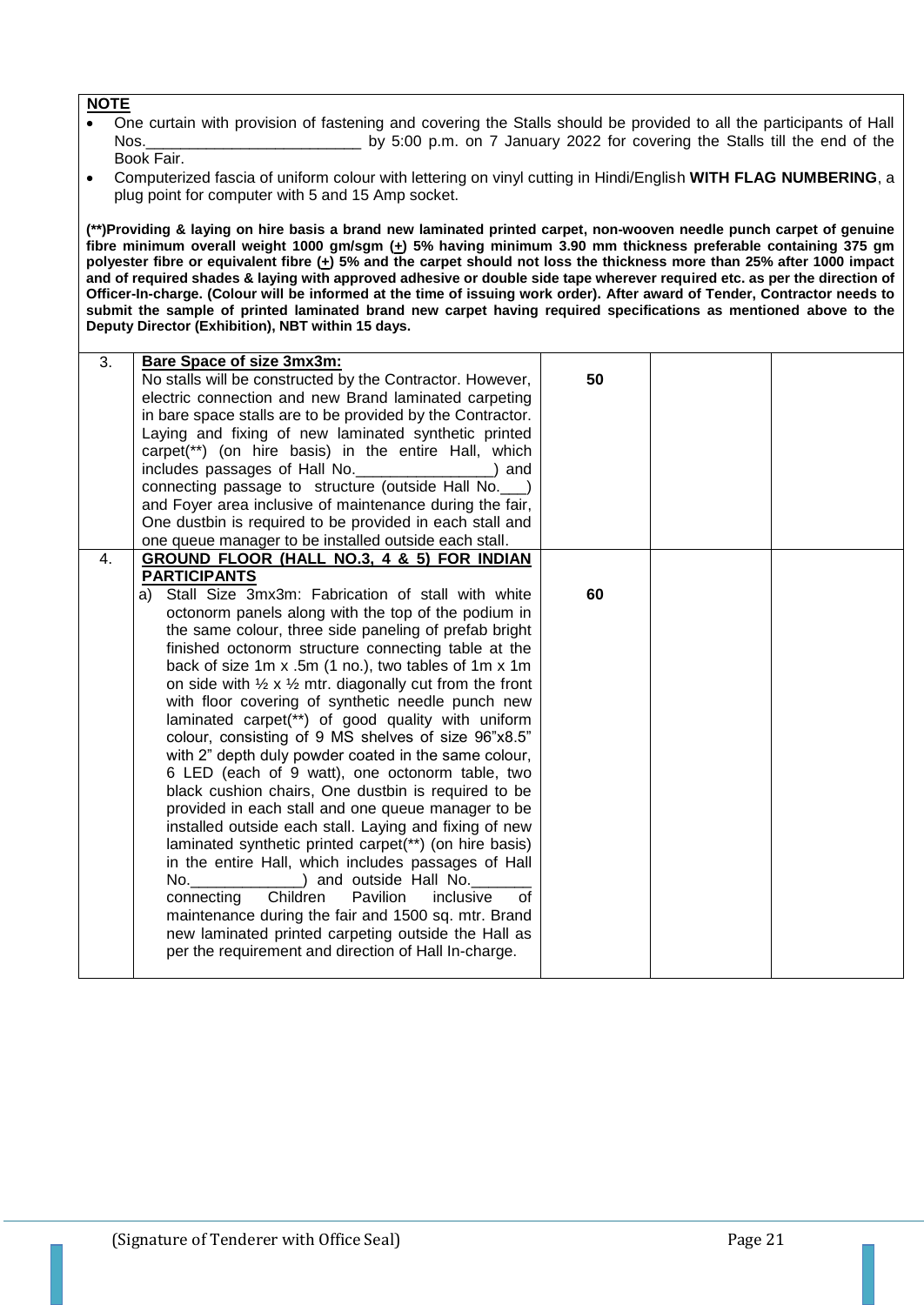| b) | Stall Size 3mx2m: Fabrication of stall with white                                | 5  |  |
|----|----------------------------------------------------------------------------------|----|--|
|    | octonorm panels along with the top of the podium in                              |    |  |
|    | the same colour, three side paneling of prefab bright                            |    |  |
|    | finished octonorm structure connecting table at the                              |    |  |
|    | back of size 1m x .5m (1 no.), two tables of 1m x 1m                             |    |  |
|    | on side with $\frac{1}{2} \times \frac{1}{2}$ mtr. diagonally cut from the front |    |  |
|    | with floor covering of synthetic needle punch new                                |    |  |
|    | laminated carpet(**) of good quality with uniform                                |    |  |
|    | colour, consisting of 6 MS shelves of size 96"x8.5"                              |    |  |
|    | with 2" depth in front and 3 MS shelves of size                                  |    |  |
|    | 60"x8.5" with 2" depth on one side duly powder                                   |    |  |
|    | coated in the same colour, 4 LED (each of 9 watt),                               |    |  |
|    | one octonorm table, two black cushion chairs, One                                |    |  |
|    | dustbin is required to be provided in each stall and                             |    |  |
|    | one queue manager to be installed outside each                                   |    |  |
|    | stall. Laying and fixing of new laminated synthetic                              |    |  |
|    | printed carpet(**) (on hire basis) in the entire Hall,                           |    |  |
|    | which includes passages of Hall No.                                              |    |  |
|    | inclusive of maintenance during the fair.                                        |    |  |
| C) | Stall Size 2mx2m: Fabrication of stall with white                                | 15 |  |
|    | octonorm panels along with the top of the podium in                              |    |  |
|    | the same colour, three side paneling of prefab bright                            |    |  |
|    | finished octonorm structure connecting table at the                              |    |  |
|    | back of size 1m x .5m (1 no.), two tables of 1m x 1m                             |    |  |
|    | on side with $\frac{1}{2} \times \frac{1}{2}$ mtr. diagonally cut from the front |    |  |
|    | with floor covering of synthetic needle punch new                                |    |  |
|    | laminated carpet(**) of good quality with uniform                                |    |  |
|    | colour, consisting of 6 MS shelves of size 60"x8.5"                              |    |  |
|    | with 2"depth duly powder coated in the same colour,                              |    |  |
|    | 3 LED (each of 9 watt), 1 octonorm table, 2 black                                |    |  |
|    | cushion chairs, One dustbin is required to be                                    |    |  |
|    | provided in each stall and one queue manager to be                               |    |  |
|    | installed outside each stall. Laying and fixing of new                           |    |  |
|    | laminated synthetic printed carpet(**) (on hire basis)                           |    |  |
|    |                                                                                  |    |  |
|    | in the entire Hall, which includes passages of Hall                              |    |  |
|    | No.<br>inclusive of maintenance during<br>the fair.                              |    |  |

Front fascia of stall should be of Maxima style.

- One new curtain with provision of fastening and covering the stalls of equivalent size and uniform colour should be provided to all the participants of Hall No.  $\qquad \qquad$  by 5:00 p.m. on 7 January 2022 for covering the stalls till the end of the Book Fair.
- Computerized fascia of uniform colour (maximum 8 colour) with NDWBF 2022 Logo in each and every stalls stands of the above mentioned Halls with lettering on vinyl cutting in Hindi/English **WITH FLAG NUMBERING**, a plug point for computer with 5 and 15 Amp socket. The colour for the fascia will be intimated to the Contractor at the time of work order.

**(\*\*)Providing & laying on hire basis a brand new laminated printed carpet, non-wooven needle punch carpet of genuine**  fibre minimum overall weight 1000 gm/sgm (+) 5% having minimum 3.90 mm thickness preferable containing 375 gm **polyester fibre or equivalent fibre (+) 5% and the carpet should not loss the thickness more than 25% after 1000 impact and of required shades & laying with approved adhesive or double side tape wherever required etc. as per the direction of Officer-In-charge. (Colour will be informed at the time of issuing work order). After award of Tender, Contractor needs to submit the sample of printed laminated brand new carpet having required specifications as mentioned above to the Deputy Director (Exhibition), NBT within 15 days.**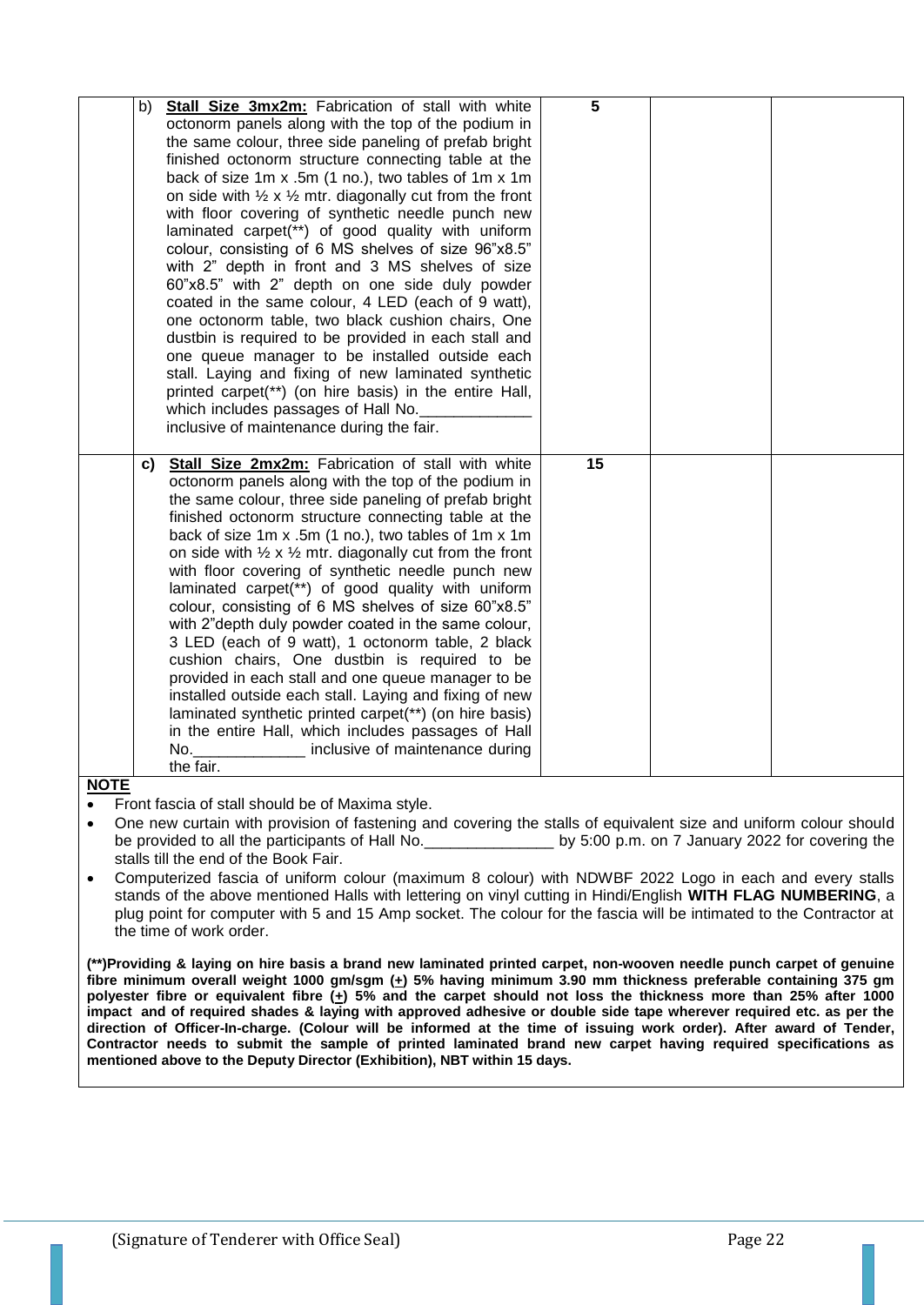| 5. | <b>Bare Space of size 3mx3m:</b><br>No stalls will be constructed by the contractor. However,<br>electric connection and new Brand laminated carpeting<br>in bare space stalls are to be provided by the contractor.<br>Laying and fixing of new laminated synthetic printed<br>carpet(**) (on hire basis) in the entire Hall, which<br>includes passages of Hall No.<br>inclusive<br>of maintenance during the fair, One dustbin is required<br>to be provided in each stall and one queue manager to<br>be installed outside each stall.                                                                                                                                                                                                                                                                                                                                                                                                                                                                                                                                                                                                                                       | 100 |  |
|----|----------------------------------------------------------------------------------------------------------------------------------------------------------------------------------------------------------------------------------------------------------------------------------------------------------------------------------------------------------------------------------------------------------------------------------------------------------------------------------------------------------------------------------------------------------------------------------------------------------------------------------------------------------------------------------------------------------------------------------------------------------------------------------------------------------------------------------------------------------------------------------------------------------------------------------------------------------------------------------------------------------------------------------------------------------------------------------------------------------------------------------------------------------------------------------|-----|--|
| 6. | FIRST FLOOR (HALL NO.2, 3 & 4) FOR INDIAN<br><b>PARTICIPANTS</b>                                                                                                                                                                                                                                                                                                                                                                                                                                                                                                                                                                                                                                                                                                                                                                                                                                                                                                                                                                                                                                                                                                                 |     |  |
|    | a) Stall Size 3mx3m: Fabrication of stall with white<br>octonorm panels along with the top of the podium in<br>the same colour, three side paneling of prefab bright<br>finished octonorm structure connecting table at the<br>back of size 1m x .5m (1 no.), two tables of 1m x 1m<br>on side with $\frac{1}{2} \times \frac{1}{2}$ mtr. diagonally cut from the front<br>with floor covering of synthetic needle punch new<br>laminated carpet(**) of good quality with uniform<br>colour, consisting of 9 MS shelves of size 96"x8.5"<br>with 2" depth duly powder coated in the same colour,<br>6 LED (each of 9 watt), one octonorm table, two<br>black cushion chairs, One dustbin is required to be<br>provided in each stall and one queue manager to be<br>installed outside each stall. Laying and fixing of new<br>laminated synthetic printed carpet(**) (on hire basis)<br>in the entire Hall, which includes passages of Hall<br>inclusive of maintenance<br>Nos.<br>during the fair and 500 sq. mtr. Brand new laminated<br>printed carpeting outside each Hall (such as Hall<br>Nos.________________) as per the requirement and<br>direction of Hall In-charge. | 500 |  |
|    | Stall Size 3mx2m: Fabrication of stall with white<br>b)<br>octonorm panels along with the top of the podium in<br>the same colour, three side paneling of prefab bright<br>finished octonorm structure connecting table at the<br>back of size 1m x .5m (1 no.), two tables of 1m x 1m<br>on side with $\frac{1}{2} \times \frac{1}{2}$ mtr. diagonally cut from the front<br>with floor covering of synthetic needle punch new<br>laminated carpet(**) of good quality with uniform<br>colour, consisting of 6 MS shelves of size 96"x8.5"<br>with 2" depth in front and 3 MS shelves of size<br>60"x8.5" with 2"depth on one side duly powder<br>coated in the same colour, 4 LED (each of 9 watt),<br>one octonorm table, two black cushion chairs, One<br>dustbin is required to be provided in each stall and<br>one queue manager to be installed outside each<br>stall. Laying and fixing of new laminated synthetic<br>printed carpet(**) (on hire basis) in the entire Hall,<br>which<br>includes<br>passages<br>οf<br>Hall<br>Nos.<br>inclusive of maintenance<br>during the fair.                                                                                     | 20  |  |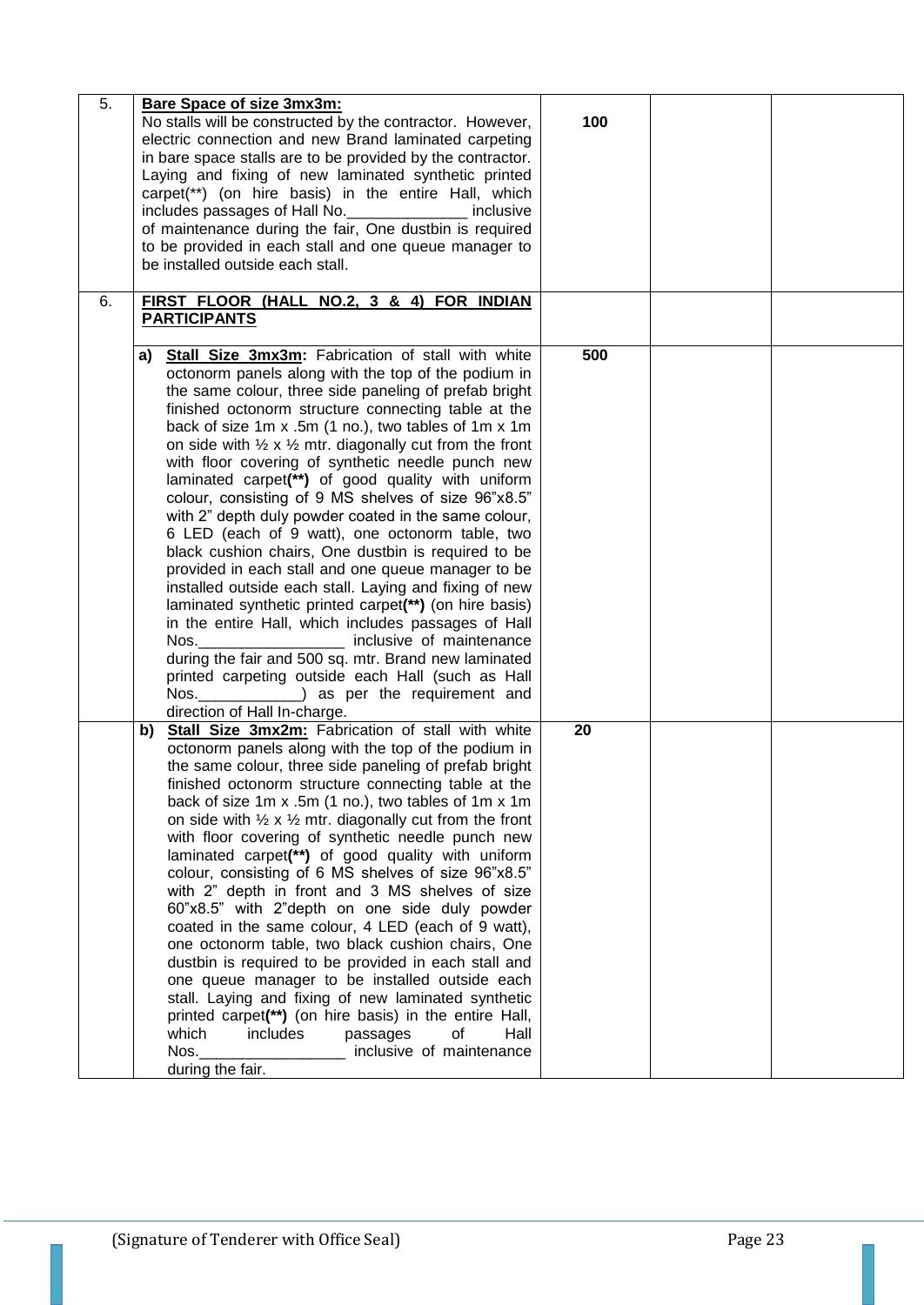| C) | <b>Stall Size 2mx2m:</b> Fabrication of stall with white                         | 50 |  |
|----|----------------------------------------------------------------------------------|----|--|
|    | octonorm panels along with the top of the podium in                              |    |  |
|    | the same colour, three side paneling of prefab bright                            |    |  |
|    | finished octonorm structure connecting table at the                              |    |  |
|    | back of size 1m x .5m (1 no.), two tables of 1m x 1m                             |    |  |
|    | on side with $\frac{1}{2} \times \frac{1}{2}$ mtr. diagonally cut from the front |    |  |
|    | with floor covering of synthetic needle punch new                                |    |  |
|    | laminated carpet(**) of good quality with uniform                                |    |  |
|    | colour, consisting of 6 MS shelves of size 60"x8.5"                              |    |  |
|    | with 2"depth duly powder coated in the same colour,                              |    |  |
|    | 3 LED (each of 9 watt), 1 octonorm table, 2 black                                |    |  |
|    | cushion chairs, One dustbin is required to be                                    |    |  |
|    | provided in each stall and one queue manager to be                               |    |  |
|    | installed outside each stall. Laying and fixing of new                           |    |  |
|    | laminated synthetic printed carpet(**) (on hire basis)                           |    |  |
|    | in the entire Hall, which includes passages of Hall                              |    |  |
|    | Nos. ________ inclusive of maintenance during                                    |    |  |
|    | the fair.                                                                        |    |  |

- Front fascia of stall should be of Maxima style.
- One new curtain with provision of fastening and covering the stalls of equivalent size and uniform colour should be provided to all the participants of Hall Nos.\_\_\_\_\_\_\_\_\_\_\_ by 5:00 p.m. on 7 January 2022 for covering the stalls till the end of the Book Fair.
- Computerized fascia of uniform colour (maximum 8 colour) with NDWBF 2022 Logo in each and every stalls of the above mentioned Halls with lettering on vinyl cutting in Hindi/English **WITH FLAG NUMBERING**, a plug point for computer with 5 and 15 Amp socket. The colour for the fascia will be intimated to the Contractor at the time of work order.

**(\*\*)Providing & laying on hire basis a brand new laminated printed carpet, non-wooven needle punch carpet of genuine**  fibre minimum overall weight 1000 gm/sgm (+) 5% having minimum 3.90 mm thickness preferable containing 375 gm **polyester fibre or equivalent fibre (+) 5% and the carpet should not loss the thickness more than 25% after 1000 impact and of required shades & laying with approved adhesive or double side tape wherever required etc. as per the direction of Officer-In-charge. (Colour will be informed at the time of issuing work order). After award of Tender, Contractor needs to submit the sample of printed laminated brand new carpet having required specifications as mentioned above to the Deputy Director (Exhibition), NBT within 15 days.**

| 7.  | <b>Bare Space of size 3mx3m:</b><br>No stalls will be constructed by the contractor. However,<br>electric connection and new Brand laminated carpeting<br>in bare space stalls are to be provided by the contractor.<br>Laying and fixing of new laminated synthetic printed<br>carpet(**) (on hire basis) in the entire Hall, which<br>includes passages of Hall Nos. ______________ inclusive<br>of maintenance during the fair, One dustbin is required<br>to be provided in each stall and one queue manager to<br>be installed outside each stall. | 400             |  |
|-----|---------------------------------------------------------------------------------------------------------------------------------------------------------------------------------------------------------------------------------------------------------------------------------------------------------------------------------------------------------------------------------------------------------------------------------------------------------------------------------------------------------------------------------------------------------|-----------------|--|
| 8.  | White Octonorm Panels/Walls (1mtr.) with frame (10 ft.<br>height)                                                                                                                                                                                                                                                                                                                                                                                                                                                                                       | 600             |  |
| 9.  | Orange Coloured Octonorm Panels/Walls (1mtr.) with<br>frame (10 ft. height)                                                                                                                                                                                                                                                                                                                                                                                                                                                                             | 150             |  |
| 10. | Glass Octonorm Panels/Walls with frame (8 ft. height)<br>along with strips                                                                                                                                                                                                                                                                                                                                                                                                                                                                              | 200             |  |
| 11. | New Steel Almirah (full size) of good quality with proper<br>locking system                                                                                                                                                                                                                                                                                                                                                                                                                                                                             | 40              |  |
| 12. | New Steel Almirah (Small Size) of good quality with<br>proper locking system                                                                                                                                                                                                                                                                                                                                                                                                                                                                            | 10 <sub>1</sub> |  |
| 13. | Stage (Height 9" + Brand New Carpet) (rates per sq.<br>$mtr.$ )                                                                                                                                                                                                                                                                                                                                                                                                                                                                                         | $1$ sq. mtr.    |  |
| 14. | Ribbed Carpet (rates per sq. mtr.)                                                                                                                                                                                                                                                                                                                                                                                                                                                                                                                      | 1 sq. $mtr.$    |  |
| 15. | LED Light (9 watt) with fittings (As given in Stall) for<br>office Block Octonorm Structure                                                                                                                                                                                                                                                                                                                                                                                                                                                             | 500             |  |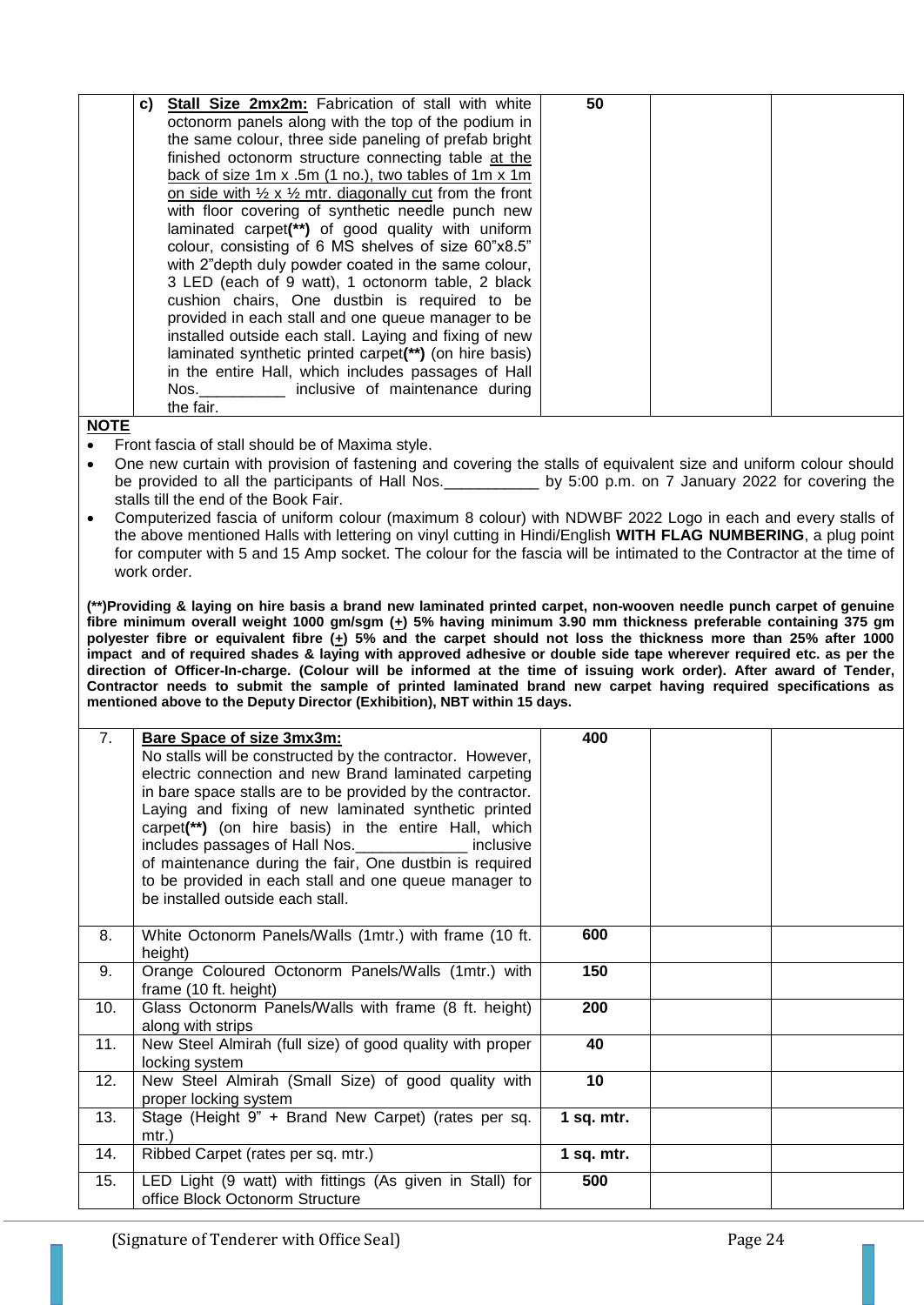| 16. | Metal LED Light (150 Watt)                                                                                                                                                                                                                                                                                                                                                                                                                                                                                                                                                                                                                                                                                                            | 350              |  |
|-----|---------------------------------------------------------------------------------------------------------------------------------------------------------------------------------------------------------------------------------------------------------------------------------------------------------------------------------------------------------------------------------------------------------------------------------------------------------------------------------------------------------------------------------------------------------------------------------------------------------------------------------------------------------------------------------------------------------------------------------------|------------------|--|
| 17. | Door with Lock (Standard Size)                                                                                                                                                                                                                                                                                                                                                                                                                                                                                                                                                                                                                                                                                                        | 30               |  |
| 18. | <b>Curtain for Doors</b>                                                                                                                                                                                                                                                                                                                                                                                                                                                                                                                                                                                                                                                                                                              | 50               |  |
| 19. | LED TV of 52"                                                                                                                                                                                                                                                                                                                                                                                                                                                                                                                                                                                                                                                                                                                         | 25               |  |
| 20. | LED Wall Screen of Size 8'x12' with Ramp (With<br>operator) P5 - Back support connectivity with multi cam<br>setup, connectivity with DVD player and Laptop for<br>insertion for AV's and TV's, sound system and stage fold<br>back speakers, sound mixing, console and cables with<br>wires and two power points                                                                                                                                                                                                                                                                                                                                                                                                                     | $\overline{5}$   |  |
| 21. | <b>Bar Stool</b>                                                                                                                                                                                                                                                                                                                                                                                                                                                                                                                                                                                                                                                                                                                      | 10               |  |
| 22. | Queue Manager (Barricading Post)                                                                                                                                                                                                                                                                                                                                                                                                                                                                                                                                                                                                                                                                                                      | 30               |  |
| 23. | Parco Light                                                                                                                                                                                                                                                                                                                                                                                                                                                                                                                                                                                                                                                                                                                           | 5                |  |
| 24. | Plug Points (5 Amp)                                                                                                                                                                                                                                                                                                                                                                                                                                                                                                                                                                                                                                                                                                                   | 160              |  |
| 25. | Conference Table (5' x 2.5')                                                                                                                                                                                                                                                                                                                                                                                                                                                                                                                                                                                                                                                                                                          | $\overline{2}$   |  |
| 26. | Big Table of size (5'x2.5')                                                                                                                                                                                                                                                                                                                                                                                                                                                                                                                                                                                                                                                                                                           | 10               |  |
| 27. | Table of size (4'x2.5')                                                                                                                                                                                                                                                                                                                                                                                                                                                                                                                                                                                                                                                                                                               | $\mathbf{2}$     |  |
| 28. | Rights Table of size 2'x2'                                                                                                                                                                                                                                                                                                                                                                                                                                                                                                                                                                                                                                                                                                            | 75               |  |
| 29. | Octonorm Table (3' x 1.5')                                                                                                                                                                                                                                                                                                                                                                                                                                                                                                                                                                                                                                                                                                            | 300              |  |
| 30. | New synthetic printed laminated carpet                                                                                                                                                                                                                                                                                                                                                                                                                                                                                                                                                                                                                                                                                                | 2000 sq.<br>mtr. |  |
| 31. | Octonorm Gate                                                                                                                                                                                                                                                                                                                                                                                                                                                                                                                                                                                                                                                                                                                         | 10               |  |
| 32. | Computer Table (2' x 1.5')                                                                                                                                                                                                                                                                                                                                                                                                                                                                                                                                                                                                                                                                                                            | 30               |  |
| 33. | Centre Glass Table (3' diametre)                                                                                                                                                                                                                                                                                                                                                                                                                                                                                                                                                                                                                                                                                                      | 40               |  |
| 34. | Side Table (18" x 18")                                                                                                                                                                                                                                                                                                                                                                                                                                                                                                                                                                                                                                                                                                                | 30               |  |
| 35. | VIP Office Chair for NBT Officers                                                                                                                                                                                                                                                                                                                                                                                                                                                                                                                                                                                                                                                                                                     | 20               |  |
| 36. | Revolving Chair for NBT Staff                                                                                                                                                                                                                                                                                                                                                                                                                                                                                                                                                                                                                                                                                                         | 100              |  |
| 37. | Visitors' Chairs (White)                                                                                                                                                                                                                                                                                                                                                                                                                                                                                                                                                                                                                                                                                                              | 500              |  |
| 38. | Sofa Single Seater (Laminated neat and clean sofa<br>set are required to be provided at fair site)                                                                                                                                                                                                                                                                                                                                                                                                                                                                                                                                                                                                                                    | 20               |  |
| 39. | Sofa Two Seater (Laminated neat and clean sofa<br>set are required to be provided at fair site)                                                                                                                                                                                                                                                                                                                                                                                                                                                                                                                                                                                                                                       | 80               |  |
| 40. | Sofa Three Seater (Laminated neat and clean sofa<br>set are required to be provided at fair site)                                                                                                                                                                                                                                                                                                                                                                                                                                                                                                                                                                                                                                     | 20               |  |
| 41. | Pagoda of size 5mtr.x5mtr. with 1ft. raised platform,<br>Brand new laminated carpet with orange colour paneling<br>on 3 sides for covering up the area with Maxima style<br>Fascia, 4 octonorm tables for Help Desk/Information<br>Counter, 10 visitor chairs (white), 2 seater sofa set (2<br>Nos.) (Laminated neat and clean sofa set are required to<br>be provided at fair site), 12 LED lights (each of 9 watts),<br>Big Dustbin with Lid, 2 Plug points, 1 new Brand Almirah<br>(Big), one Mayur Jug with drinking water facility (20 Litre<br>on per day basis), sufficient quantities of curtains for<br>covering up the stall in the night and 2 Metal LED lights<br>(150 watts) - (Exact location to be informed later on). | $\overline{5}$   |  |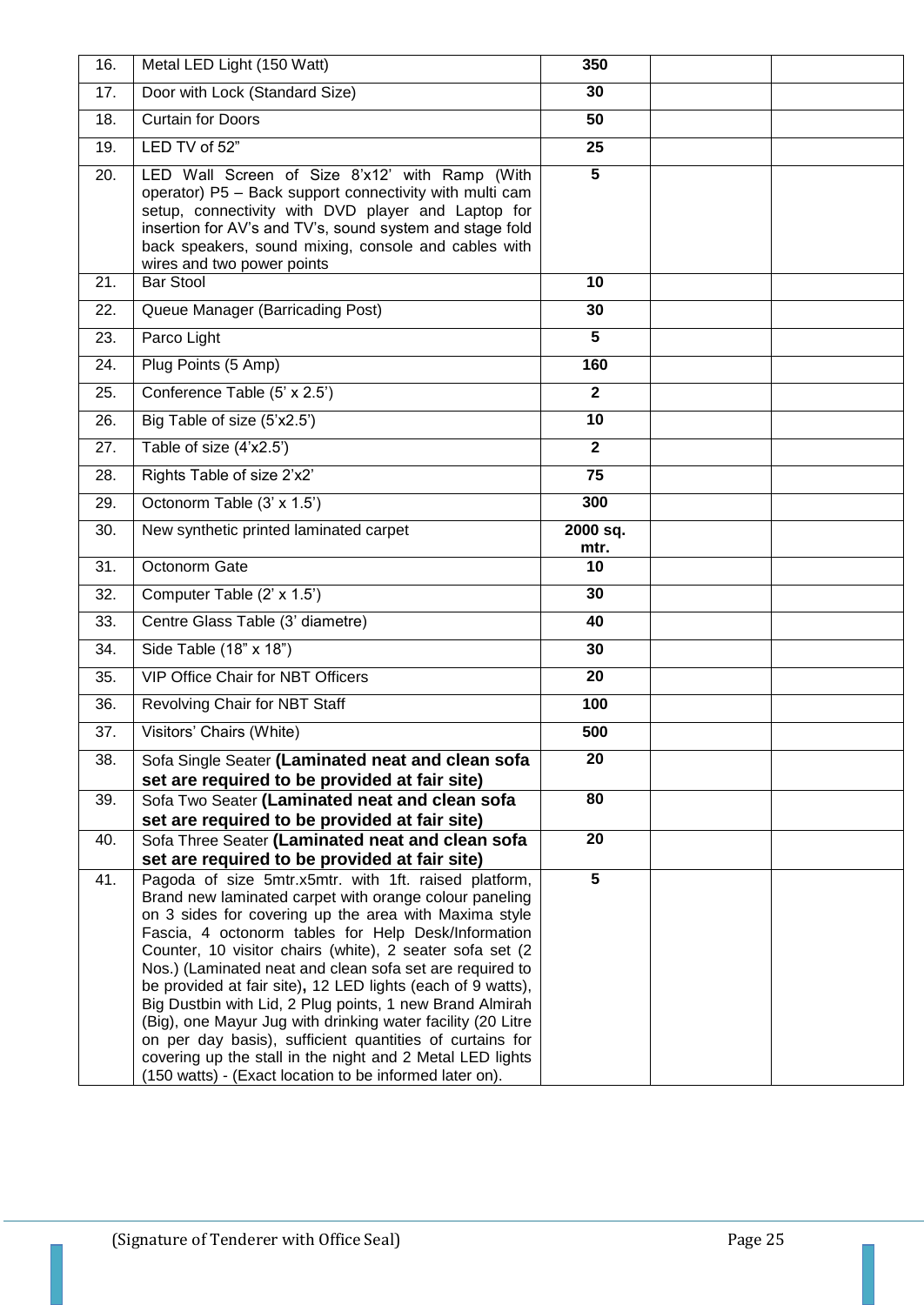| 42.        | Pagoda of size 3mtr.x3mtr. with 1ft. raised platform,<br>Brand new laminated carpet with orange colour paneling<br>on 3 sides for covering up the area with Maxima style<br>Fascia, 4 octonorm tables for Help Desk/Information<br>Counter, 10 visitor chairs (white), 2 seater sofa set (2<br>Nos.) (Laminated neat and clean sofa set are required to<br>be provided at fair site), 9 LED lights (each of 9 watts),<br>Big Dustbin with Lid, 2 Plug points, 1 new Brand Almirah<br>(Big), one Mayur Jug with drinking water facility (20 Litre<br>on per day basis), sufficient quantities of curtains for<br>covering up the stall in the night and 2 Metal LED lights<br>(150 watts) (Exact location to be informed later on) | 5                       |        |  |
|------------|-----------------------------------------------------------------------------------------------------------------------------------------------------------------------------------------------------------------------------------------------------------------------------------------------------------------------------------------------------------------------------------------------------------------------------------------------------------------------------------------------------------------------------------------------------------------------------------------------------------------------------------------------------------------------------------------------------------------------------------|-------------------------|--------|--|
| 43.<br>44. | Table with Drawer and Lock & Key (4' x 2')<br>Digital Interactive Kiosk for Exhibitors' Information                                                                                                                                                                                                                                                                                                                                                                                                                                                                                                                                                                                                                               | 30<br>10                |        |  |
| 45.        | <b>Metal Detector</b>                                                                                                                                                                                                                                                                                                                                                                                                                                                                                                                                                                                                                                                                                                             | 15                      |        |  |
|            |                                                                                                                                                                                                                                                                                                                                                                                                                                                                                                                                                                                                                                                                                                                                   | 25                      |        |  |
| 46.        | Gadda (6' x 3') with Sheet & Cushions                                                                                                                                                                                                                                                                                                                                                                                                                                                                                                                                                                                                                                                                                             |                         |        |  |
| 47.        | Maxima Gate (1 mtr.)                                                                                                                                                                                                                                                                                                                                                                                                                                                                                                                                                                                                                                                                                                              | 20                      |        |  |
| 48.        | Metal Light of 400 watt                                                                                                                                                                                                                                                                                                                                                                                                                                                                                                                                                                                                                                                                                                           | 50                      |        |  |
| 40.        | Frame Wall (4 ft.) (1 mtr. x 1 mtr)                                                                                                                                                                                                                                                                                                                                                                                                                                                                                                                                                                                                                                                                                               | 20                      |        |  |
| 50.        | Panel (4 ft.) (1 mtr. x 1 mtr.)                                                                                                                                                                                                                                                                                                                                                                                                                                                                                                                                                                                                                                                                                                   | 20                      |        |  |
| 51.        | Panel (8 ft. Height) (1 mtr. x 8 ft.)                                                                                                                                                                                                                                                                                                                                                                                                                                                                                                                                                                                                                                                                                             | 60                      |        |  |
| 52.        | Dustbin (Small in size)                                                                                                                                                                                                                                                                                                                                                                                                                                                                                                                                                                                                                                                                                                           | 100                     |        |  |
| 53.        | Dustbin (Big size with Lids)                                                                                                                                                                                                                                                                                                                                                                                                                                                                                                                                                                                                                                                                                                      | 50                      |        |  |
| 54.        | High Back Chair                                                                                                                                                                                                                                                                                                                                                                                                                                                                                                                                                                                                                                                                                                                   | 10                      |        |  |
| 55.        | Maxima Style Fascia (2 mtr. x 9.5")                                                                                                                                                                                                                                                                                                                                                                                                                                                                                                                                                                                                                                                                                               | 50                      |        |  |
| 56.        | Cubical colour chairs for Children's Pavilion                                                                                                                                                                                                                                                                                                                                                                                                                                                                                                                                                                                                                                                                                     | 100                     |        |  |
| 57.        | <b>Planter Box</b>                                                                                                                                                                                                                                                                                                                                                                                                                                                                                                                                                                                                                                                                                                                | 01                      |        |  |
| 58.        | Table (1ft height)                                                                                                                                                                                                                                                                                                                                                                                                                                                                                                                                                                                                                                                                                                                | 01                      |        |  |
| 59.        | LED Light (9 watt) with fitting for NBT stall                                                                                                                                                                                                                                                                                                                                                                                                                                                                                                                                                                                                                                                                                     | 40                      |        |  |
| 60.        | Handsfree Touchless Foot operated Hand Sanitizer<br>Stand with 1 Litre Sanitizer Bottle                                                                                                                                                                                                                                                                                                                                                                                                                                                                                                                                                                                                                                           | 04 on daily<br>basis    |        |  |
| 61.        | Sanitizer Tunnel with showering of sanitizer at the Entry<br>Point                                                                                                                                                                                                                                                                                                                                                                                                                                                                                                                                                                                                                                                                | 02 on daily<br>basis    |        |  |
| 62         | Non-contact digital infrared Thermometer Machine with<br>running condition                                                                                                                                                                                                                                                                                                                                                                                                                                                                                                                                                                                                                                                        | 04 for entire<br>period |        |  |
|            |                                                                                                                                                                                                                                                                                                                                                                                                                                                                                                                                                                                                                                                                                                                                   |                         | Amount |  |

**(\*) NOTE: GST will be payable extra as per applicable rates.**

I/We undertake to abide and be bound by the terms and conditions of the tender/contract.

Signature: \_\_\_\_\_\_\_\_\_\_\_\_\_\_\_\_\_\_\_\_\_\_\_\_\_\_\_\_\_\_\_\_\_\_\_\_\_\_

Name: \_\_\_\_\_\_\_\_\_\_\_\_\_\_\_\_\_\_\_\_\_\_\_\_\_\_\_\_\_\_\_\_\_\_\_\_\_\_\_\_\_

Address: \_\_\_\_\_\_\_\_\_\_\_\_\_\_\_\_\_\_\_\_\_\_\_\_\_\_\_\_\_\_\_\_\_\_\_\_\_\_\_

Date: \_\_\_\_\_\_\_\_\_\_\_\_\_\_\_\_\_

Place:\_\_\_\_\_\_\_\_\_\_\_\_\_\_\_\_\_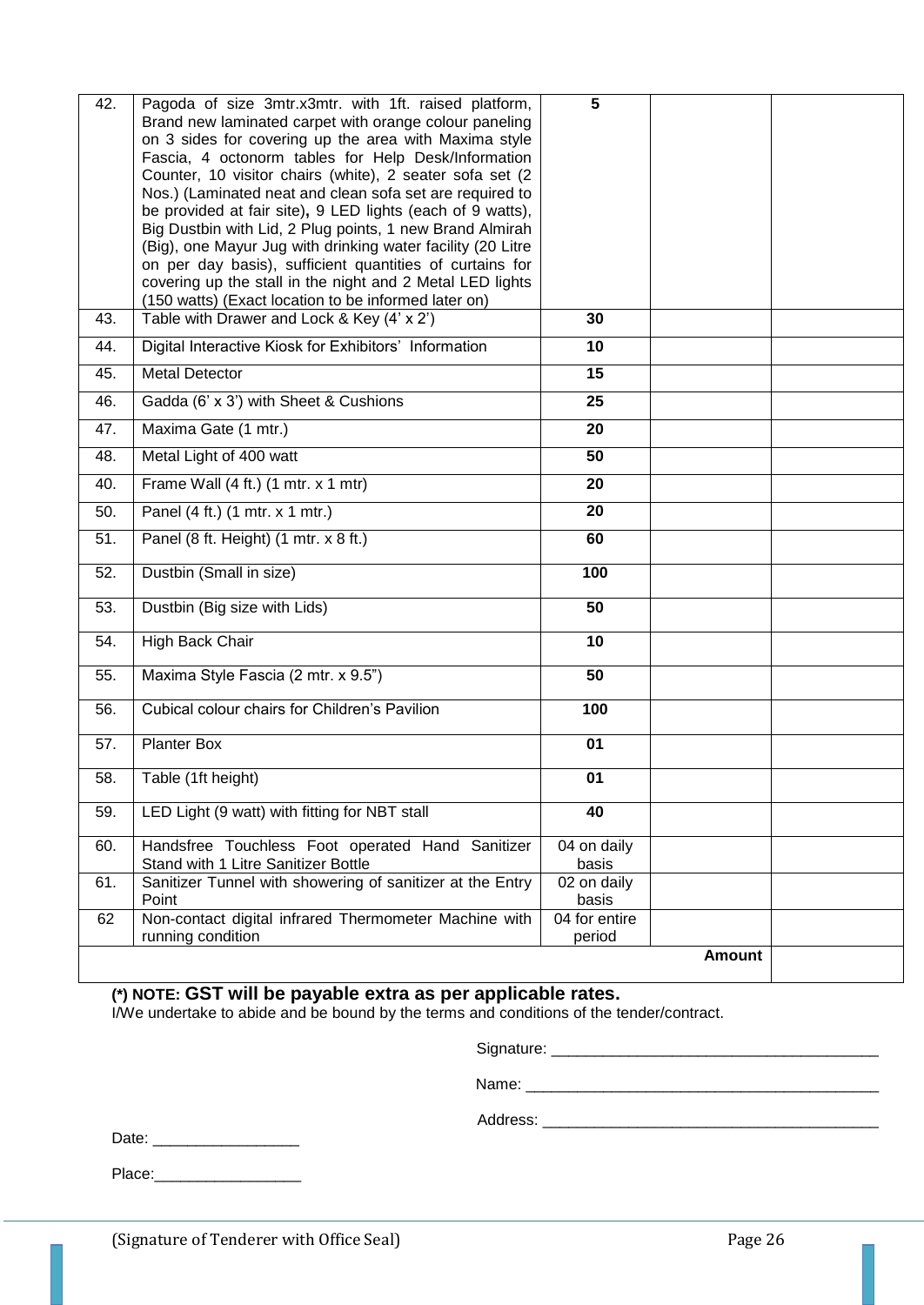#### **SPECIFICATION OF WORK/BILL OF QUANTITY (FINANCIAL BID)**

**Supply installation, fixing, operating and maintenance of General Public Address (GPA) system with**  announcement facility/play back music facility on hire basis with operator in and outside Hall No.<br>and other places of ITPO during NDWBF 2019 at Pragati Maidan. Ne and other places of ITPO during NDWBF 2019 at Pragati Maidan, New Delhi.

| SI.<br>No. |              | Particular(s)                                                        | Approx.<br>Quantity | Rate Per<br>Unit per<br>day<br>(Rs.) | Amount for<br>entire<br>duration (9<br>days) |
|------------|--------------|----------------------------------------------------------------------|---------------------|--------------------------------------|----------------------------------------------|
| 1.         |              | <b>GROUND FLOOR (HALL NO.2, 3, 4 &amp; 5)</b>                        |                     |                                      |                                              |
|            | a)           | General PA System of good quality                                    | 3                   |                                      |                                              |
|            | b)           | Mikes – Table/Cordless/Collar/Standing of good quality               | 30                  |                                      |                                              |
|            | $\mathbf{C}$ | Speaker of 15 to 20 watts LMT (Also in structure) of<br>good quality | 40                  |                                      |                                              |
|            | d)           | CD/DVD Player of good quality                                        | 2                   |                                      |                                              |
|            | e)           | Loudspeakers LMP of good quality                                     | 30                  |                                      |                                              |
| 2.         |              | FIRST FLOOR (HALL NO.2, 3 & 4)                                       |                     |                                      |                                              |
|            | a)           | General PA System of good quality                                    | 1                   |                                      |                                              |
|            | b)           | Table Mike of good quality                                           | 2                   |                                      |                                              |
|            | $\mathbf{C}$ | Speaker of 15 to 20 watts LMT of good quality                        | 25                  |                                      |                                              |
|            | d)           | CD/DVD Player of good quality                                        | 1                   |                                      |                                              |
|            |              | <b>Amount</b>                                                        |                     |                                      |                                              |

## **(\*) NOTE:- GST will be payable extra as per applicable rates.**

**NOTE:- The Contractor shall also arrange for PPL and other licenses required to play that particular Music CD.**

## **NOTE: Please see Annexure-I for other terms & conditions for installation of PA system.**

I/We undertake to abide and be bound by the terms and conditions of the tender/contract.

Signature:\_\_\_\_\_\_\_\_\_\_\_\_\_\_\_\_\_\_\_\_\_\_\_\_\_\_\_\_\_\_\_\_\_\_\_\_\_\_

Name:\_\_\_\_\_\_\_\_\_\_\_\_\_\_\_\_\_\_\_\_\_\_\_\_\_\_\_\_\_\_\_\_\_\_\_\_\_\_\_\_\_

Address:

Date: \_\_\_\_\_\_\_\_\_\_\_\_\_\_\_\_\_

Place: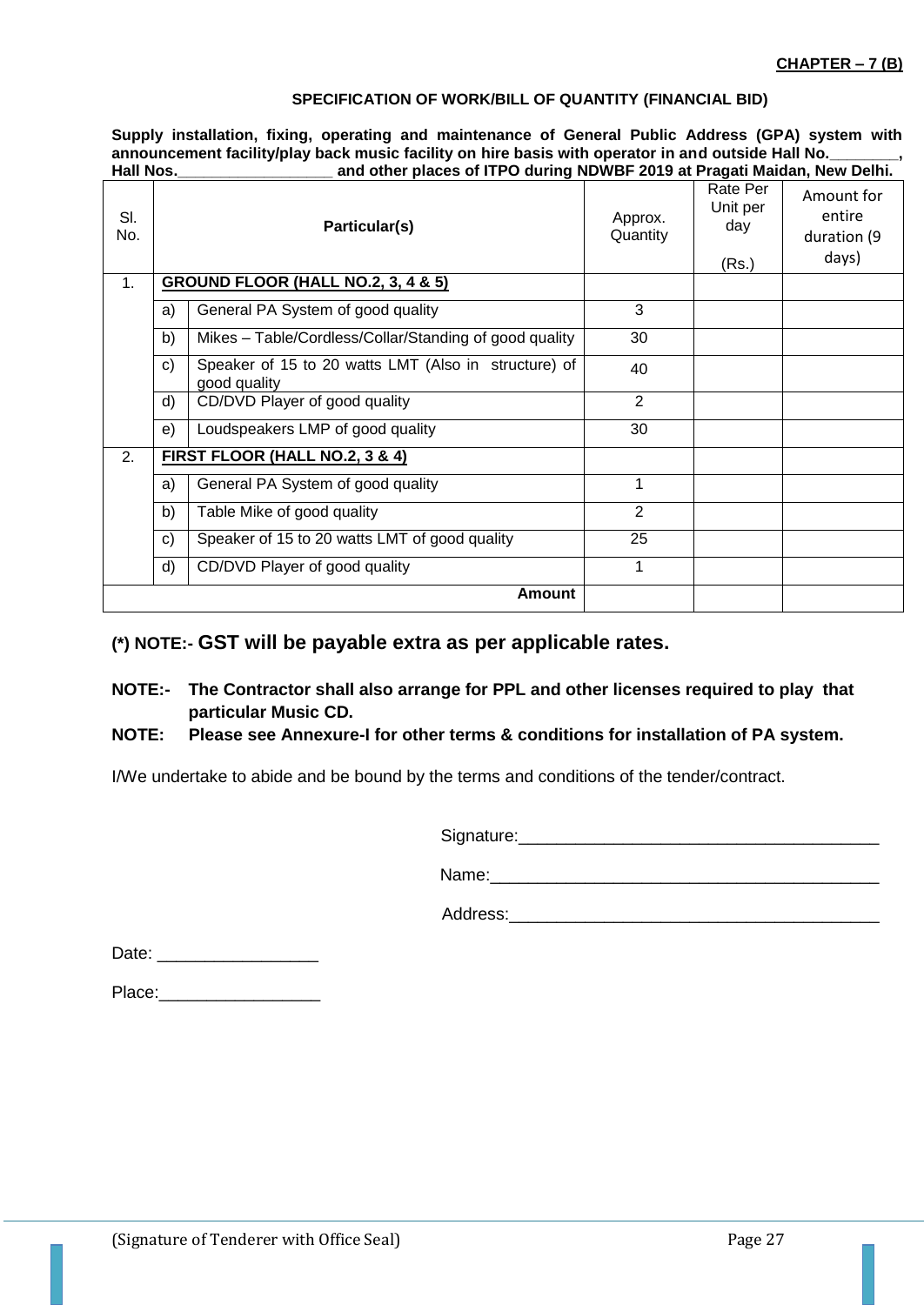## **Terms & conditions for installation of General Public Address System**

## 1. **General P.A. system for the whole of fair area**

This General P.A. system is meant to play back of soft recorded music to cover all the open areas and roads including Hall Nos.\_\_\_\_\_\_\_\_\_\_\_\_\_\_\_\_\_\_\_\_\_, other newly constructed halls and other places of ITPO and serve as paging system as well as for making announcements regarding lost and found articles and children and for urgent dissemination of information to participants, visitors and other functionaries of the fair as required.

## 2. **Horns/columns Speaker**

These shall be reflex loud speakers/speaker columns are to be mounted on light poles and other fixtures to cover areas of concentration of visitors in the fairs. Each speaker should be of 25/40 watts. The successful tenderers have to provide the Horns/columns speakers as approved by NBT.

#### 3. **Cabling**

All cabling works to be done between output of amplifiers and horns/columns. The cables shall be underground/covered wherever available.

#### 4. **Scheme for over Riding Music with Announcements**

Relay system to cut off music being delayed over the system by means of a switch in the announcer booths/rooms shall be provided. Monitoring speakers for music also to be provided in the booth/room. These speakers to be cut off by means of overriding switch at the time of making announcements. One pair of headphones to be provided for the announcer to monitor while making announcements.

#### 5. **Scope of work for General P.A. System for the whole Fairs**

- i) Providing all horns/columns loud speakers, cabling as per integrated cabling plan for the fair area.
- ii) Providing all amplifiers, microphones relay system, monitoring horns/columns loud speakers, racks for mounting amplifiers, CD players etc.
- iii) Installation of the above:-
- iv) Operation and maintenance of equipment kept or installed including cables laid, necessary staff for the same to be provided during the contract period.
- v) A sample of the reflex horn/column speakers proposed to be produced for approval before start the work.

## 6. **Suggested details of Technical Specification of Equipment**

i) Horn loud speakers reflex type/speaker columns

25/40 watt complete with matching driver transformer (25w-16ohms/40w-16 ohms with 100 volts matching X-former/speaker column with same specifications in presentable condition.

#### ii) **Microphones**

These shall be of low/high impedance with its own pre amps (frequency response:50 – 15000Hz. Sensitivity (minimum): 2.5 m V/Pa) for the announcer booth/rooms. Each mike unit with chime unit shall have its relay unit for cutting off of music being played on the system for overriding announcements as well as cutting off of the monitoring loud speakers in the booth, if required.

#### iii) **Mixers/Pre-amplifiers**

There should have sufficient nos. of inputs to match output of the mikes, one CD player. The output impedance and level of the mixer to match input of boosting amplifiers. The unit should have its own treble and bass control of requisite range.

#### iv) **Booster Amplifiers**

These may be of transistor type of I.C./Chip type and shall be in units of about 250 watts output. The total installed capacity of all the output of all units not to be less than 1000 watts. Each booster amplifier shall have its own bass and treble control along with volume control. Output to be fed on distribution line at 100V to match the number any type of loud speaker/speaker columns connected to each distribution line.